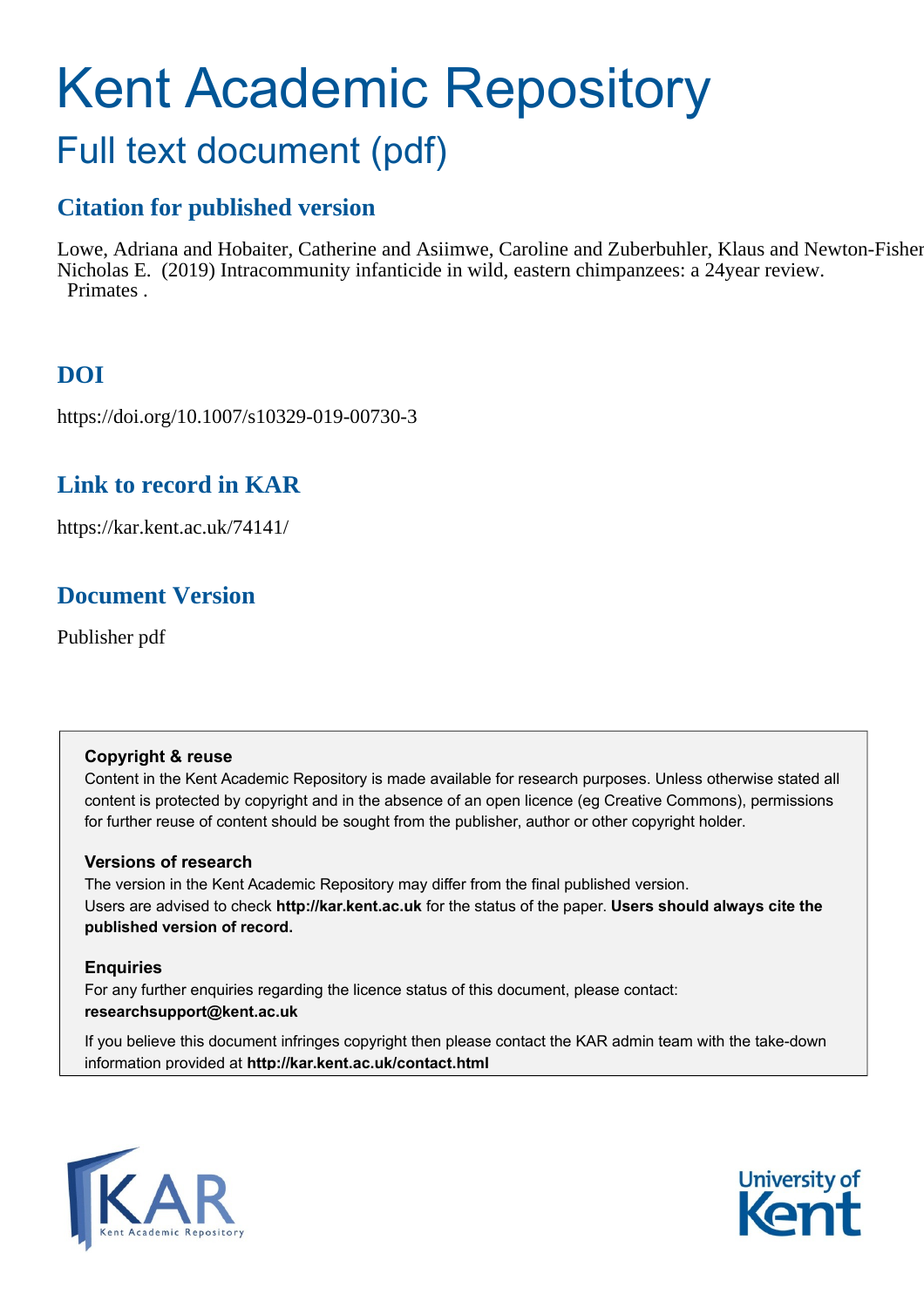#### **SPECIAL FEATURE: ORIGINAL ARTICLE**

**Responses to Death and Dying: Primates and Other Mammals**



# **Intra‑community infanticide in wild, eastern chimpanzees: a 24‑year review**

**Adriana E. Lowe<sup>1</sup> · Catherine Hobaiter2 · Caroline Asiimwe3 · Klaus Zuberbühler3,[4](http://orcid.org/0000-0001-8378-088X) · Nicholas E. Newton‑Fisher[1](http://orcid.org/0000-0002-7657-2641)**

Received: 9 March 2019 / Accepted: 15 May 2019 © The Author(s) 2019

#### **Abstract**

Infanticide is well documented in chimpanzees and various hypotheses have been proposed to explain this behavior. However, since infanticide by chimpanzees is relatively rare, it has thus far not been possible to thoroughly test these hypotheses. Here we present an analysis of the largest dataset of infanticides from a single community of chimpanzees, a full record of all intracommunity infanticides and failed attempts at infanticide over a 24-year period for the Sonso community of chimpanzees in the Budongo Forest, Uganda. We use these data to test four hypotheses for this behavior: the sexual selection hypothesis, male mating competition, resource competition, and meat acquisition. Our dataset consisted of 33 attacks on 30 victims, 11 of which were 'defnite' infanticides, four of which 'almost certain', and nine were 'suspected', while nine were 'attempted' infanticides. The majority of attacks where the perpetrators were known (23) had only male attackers and victims were disproportionately young (two-thirds of victims with known ages were under 1 week old). Our data best support the sexual selection hypothesis for infanticide. Cannibalism was infrequent and partial, suggesting meat acquisition was a by-product of infanticide, and there was no evidence to suggest that infanticide was part of a male strategy to eliminate future competitors. Infanticide by females was rare, but we suggest sexual selection, operating through intra-sexual competition, may also be responsible for infanticide by females.

**Keywords** Infanticide · Aggression · Sexual selection · *Pan troglodytes* · Budongo

## **Introduction**

Intra-community infanticide is well documented in East African chimpanzees (*Pan troglodytes schweinfurthii*). In a 2014 review of 12 eastern (*P. t. schweinfurthii*) and six

 $\boxtimes$  Adriana E. Lowe adriana.e.lowe@gmail.com

 $\boxtimes$  Nicholas E. Newton-Fisher n.e.newton-fsher@kent.ac.uk

- <sup>1</sup> Living Primates Research Group, School of Anthropology and Conservation, University of Kent, Canterbury, UK
- <sup>2</sup> Centre for Social Learning and Cognitive Evolution, School of Psychology and Neuroscience, University of St Andrews, St Andrews, UK
- <sup>3</sup> Budongo Conservation Field Station, Masindi, Uganda
- <sup>4</sup> Institute of Biology, University of Neuchatel, Neuchâtel, Switzerland

western (*P. t verus*) populations of chimpanzees, as well as four bonobo (*Pan paniscus*) populations, 45 observed, inferred, or suspected intra-community infanticides by chimpanzees were reported (Wilson et al. 2014). Of these, only one was from a West African population. No cases were reported for the bonobos. Since then, one further East African case has been reported in the literature (Nishie and Nakamura 2018), although it is likely that there have been other unreported incidences in the intervening years: 17 of the 45 cases complied by Wilson et al.  $(2014)$  were drawn from previously unpublished data. Given chimpanzees' high fssion–fusion social dynamics, the lower gregariousness of females compared to males (Wrangham 2000) and the spatial dispersion of females' core areas, researchers almost certainly do not see all cases, particularly if they occur soon after birth. Infanticide is likely to be an important selective pressure, given the slow reproductive rate of chimpanzees and the substantial energetic costs for mothers of pregnancy and lactation (Murray et al. 2009; Emery Thompson 2013);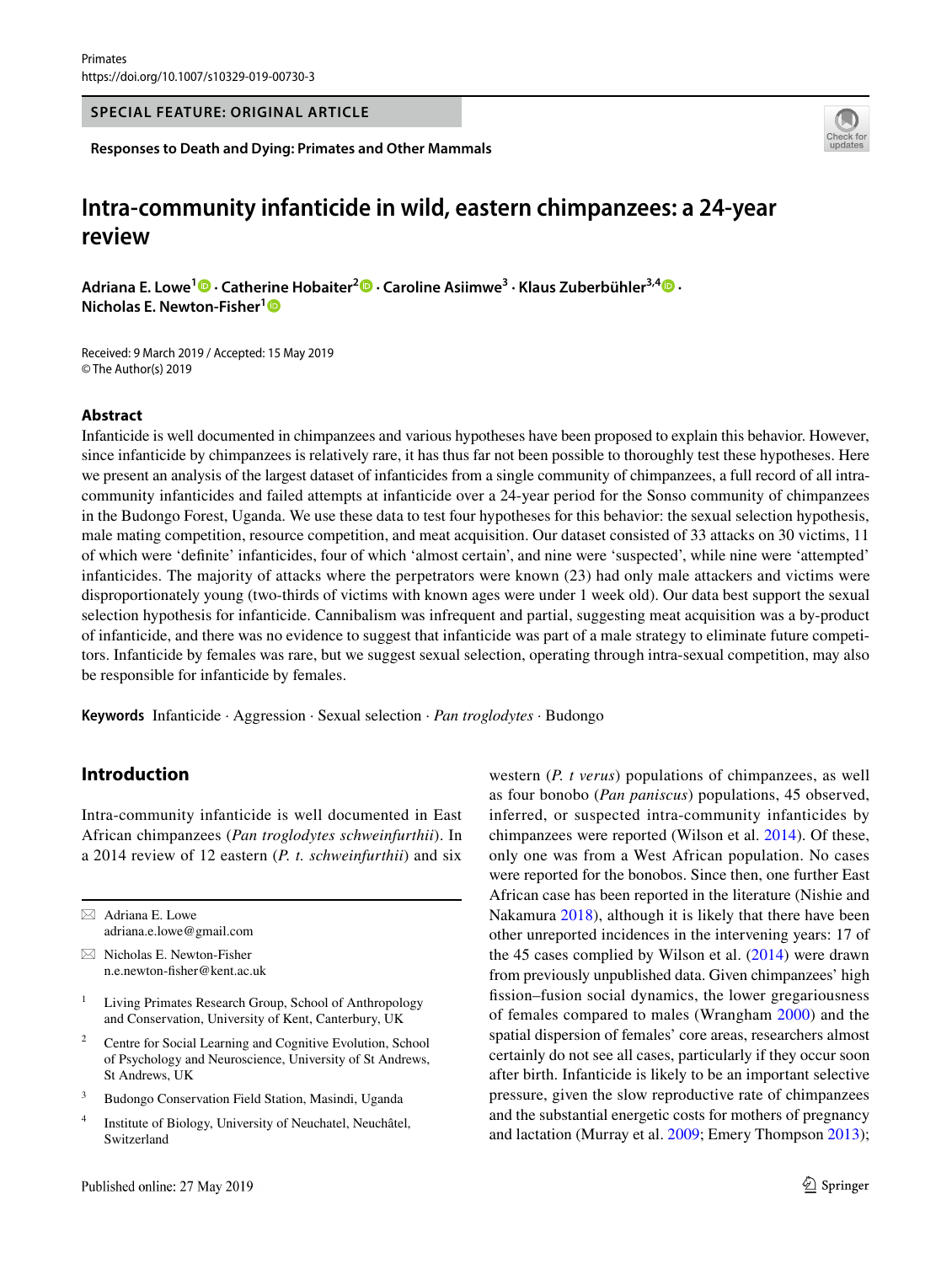thus, detailed information on the nature of infanticidal attacks is particularly valuable.

The data on intra-community infanticide in chimpanzees does not currently support a single, adaptive explanation for this behavior, potentially because of the lack of detailed reports. Here we discuss four distinct, previously proposed hypotheses for infanticide in chimpanzees: the sexual selection hypothesis (Hrdy 1979; Sommer 1987; van Schaik 2000), male mate competition (Takahata 1985), resource competition (Hrdy 1979), and meat acquisition (Hrdy 1979) in the light of existing evidence (compiled by Wilson et al. 2014). The frst and second of these propose explanations drawn from sexual selection; the other two propose natural selection explanations. For full details of the predictions of each hypothesis, see Table 1. We then use 24 years of data from a single, highly infanticidal population of chimpanzees from the Budongo Forest, Uganda, to test these hypotheses. While we evaluate each hypothesis independently, we recognized that they are not necessarily mutually exclusive: multiple adaptive benefts may have selected for infanticidal behavior, whether simultaneously or sequentially, and some benefts may be incidental by-products.

The sexual selection hypothesis (Hrdy 1979; Sommer 1987; van Schaik 2000) makes several predictions. As lactation prevents females from ovulating (McNeilly et al. 1994), dependent infants are an obstacle for males seeking reproductive opportunities. A younger infant is a larger obstacle, as it represents a longer period until the mother will be sexually receptive again. This cost is quantifed in van Schaik (2000)'s model for sexually selected infanticide, in which *B* (benefit for the perpetrator of committing infanticide) is the reduction in time until the mother is free to mate again that a male could bring about by killing her present infant. *B* will be largest when infants are youngest, and therefore this hypothesis predicts that the majority of infants killed by infanticide should be very young (infants  $<$  1 year). In addition to infants being very young [sexual selection hypothesis prediction one (S1)], killers should not kill their own infants (prediction S2), and should often father replacement infants (prediction S3). Attackers should be males (prediction S4), and victims should be neither predominantly male nor female since both represent an equal obstacle to mating with the mother (prediction S5). Mothers should not usually sustain severe injuries (prediction S6): they are not the primary targets, and severely injuring a female may compromise future mating opportunities. Existing data provide mixed support for sexually selected infanticide. Evidence supporting this hypothesis has been reported for a variety of primate species (Daly and Wilson 1984; Watts 1989a; Borries et al. 1999; Palombit et al. 2000), but while some have argued that the sexual selection hypothesis explains within-community infanticide in chimpanzees (for example: Otali and Gilchrist 2006; Murray et al. 2014, 2016), any adaptive benefts should be reduced in species with multimale groups, such as chimpanzees, due to both higher paternity uncertainty making it more likely that a male will kill his own infant, and competition for any mating opportunity created. The sexual selection hypothesis has not yet been tested explicitly for chimpanzees, although male infanticide has been documented in several primate species which live in multi-male groups (for example: red colobus (*Piliocolobus badius*): Struhsaker and Leland 1985; Hanuman langurs (*Semnopithecus entellus*): Borries 1997; chacma baboons (*Papio ursinus*): Palombit et al. 2000).

Of the 35 intra-community infanticides reported by Wilson et al. (2014), excluding those from our study site (the Budongo Forest Reserve, Uganda), in eight instances the attackers were male, in six instances they were female, while both sexes were attackers in two instances; the sex of the attackers was unknown in the remaining 19 cases. The mean age of victims where age was known (31 cases) was 0.46 years (SD 0.79), so infanticide would have shortened the mother's period of lactational amenorrhoea by several years (average weaning age 4.5–5.5 years: Pusey 1983; Bădescu et al. 2017). Male infants were killed more frequently than female infants (19 versus seven incidences, respectively), although these data were not adjusted for potential short-term variation in the birth sex ratio. Mothers

**Table 1** Summary of the predictions of the four hypotheses for infanticide

|                                               | Sexual selection | Resource competition | Meat acquisition | Mate competition |
|-----------------------------------------------|------------------|----------------------|------------------|------------------|
| Age bias in victims                           | Yes, younger     |                      | No               |                  |
| Killers should not target their own offspring | Yes              |                      |                  |                  |
| Killers should sire replacement offspring     | Yes              |                      |                  |                  |
| Sex bias in attackers                         | Yes, male        | Yes, female          | Yes, female      | Yes, male        |
| Sex bias in victims                           | No.              | No.                  | No               | Yes, male        |
| Mothers should be uninjured                   | Yes              |                      |                  |                  |
| Victims will be cannibalized in full          |                  |                      | Yes              |                  |
| Killers should eat the carcass                |                  |                      | Yes              |                  |
|                                               |                  |                      |                  |                  |

*Dashes* indicate where the hypothesis does not yield a specifc prediction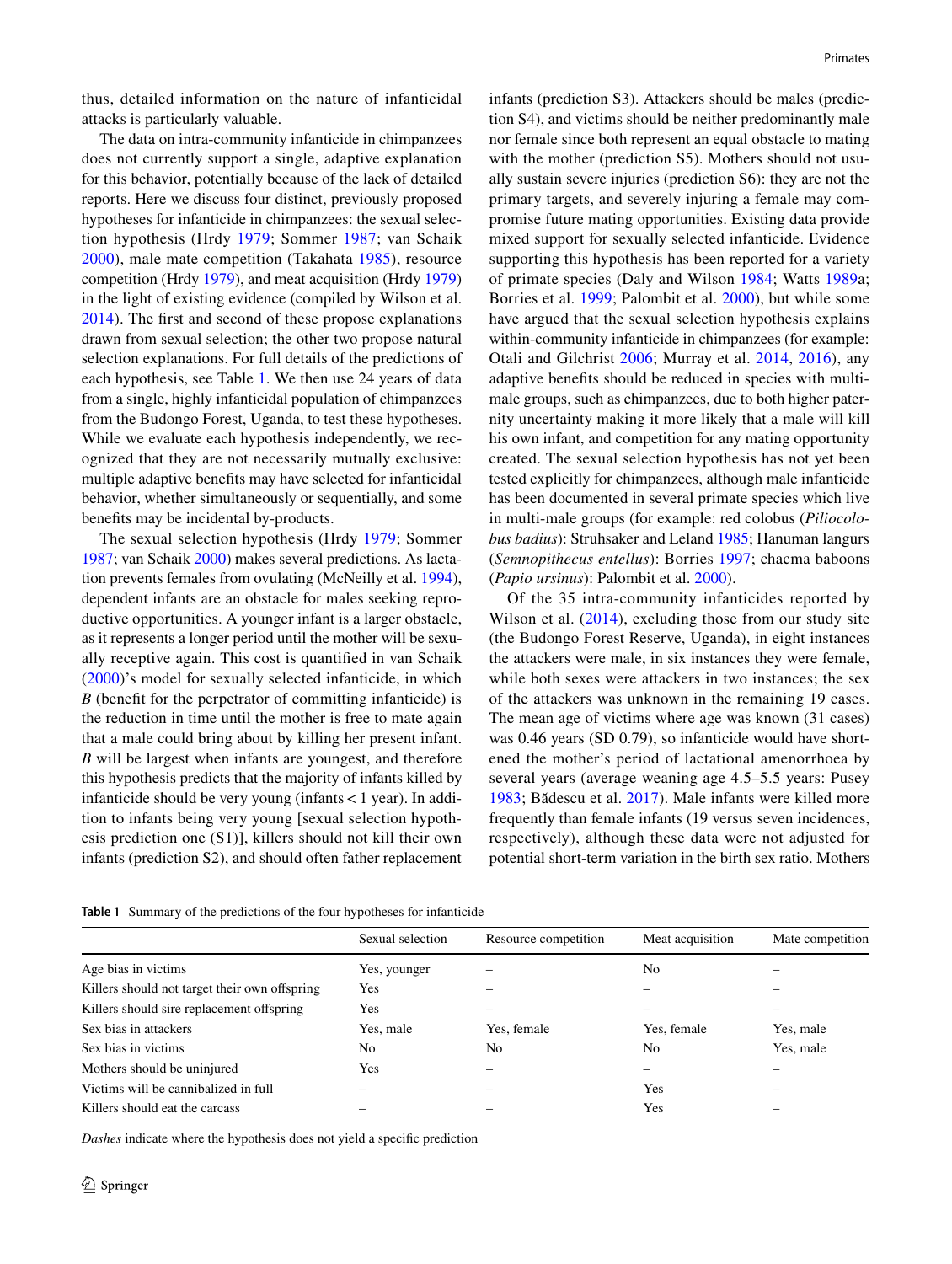were often unharmed, even when the infants were taken in circumstances where the attackers seemed capable of killing them as well (Wilson et al. 2014). Based on these existing data, predictions S1 and S6 (infants are young and mothers are often left unharmed) are supported, but not predictions S4 and S5 (no evidence of sex bias in attackers, and a bias towards male victims, although this may not be statistically signifcant and in many cases data on attacker or victim sex are not available). Data on paternity are often lacking in cases of infanticide, partly due to the difficulty of retrieving corpses for analysis. Infants were deemed unlikely to be, or defnitely not, sired by attackers in some cases (Murray et al. 2007; Nishie and Nakamura 2018) but attackers were considered possible fathers in others (Nishida and Kawanaka 1985; Wilson et al. 2004). Data on the proportion of cases where killers sire subsequent offspring with the mothers of their victims are also lacking, so there is not enough evidence to evaluate predictions S2 and S3.

The second sexual-selection-based hypothesis proposed to account for infanticide in chimpanzees is male mating competition (Takahata 1985). While females should compete over food, male ftness is primarily constrained by access to females (Bateman 1948), making fertile females their most valuable resource. Males could potentially target male infants who will one day be competitors for this resource, and this has been proposed as an explanation for infanticide in both chimpanzees (Takahata 1985) and langurs (Agoramoorthy and Mohnot 1988). This hypothesis generates the predictions that infanticides should be committed by males (male mating competition hypothesis prediction one (MC1), and that they should target male infants (prediction MC2). Of the eight male-committed intra-community infanticides reported for chimpanzees at sites other than Budongo, fve involved male victims and one had a female victim, while the sex of two victims was unknown (Wilson et al. 2014). While these data are not inconsistent with the hypothesis, the attacking of the female infant by adult males, and infanticidal attacks by females, require alternative explanations. We leave the issue of whether the strategic cost of reducing the total number of males within a community makes sense, given territorial pressure from neighboring communities, for the discussion.

The third hypothesis that we consider here is the resourcecompetition hypothesis, which proposes that infanticidal individuals target infants who are competitors for resources (Hrdy 1979). Infanticide is therefore the consequence of natural selection. In order for such killing to be adaptive, it must result in greater access to resources, such as food, for the killer and/or their kin (Hrdy 1979). Resource-competition motivated infanticide is often described between females (e.g., in Belding's ground squirrels (*Urocitellus beldingi*), infanticidal females can gain access to better nest sites by killing the young of other females who then abandon their

'unsafe' burrows: Sherman 1976). As female fitness is linked to resource quality in at least one community of chimpanzees (Emery Thompson et al. 2007c), and the potential for female competition is high (e.g., at Gombe: Pusey and Schroepfer-Walker 2013), females may beneft by removing competitors depending on ecological circumstances. Female-committed, resource-competition-motivated infanticide in chimpanzees would be typifed by a pattern of female attackers [resource competition hypothesis prediction one (R1)] and no bias in the sex of victims (prediction R2) since both are equal competitors for food. Of the reported cases of infanticide at all sites excluding our study community, there was no sex bias in attackers: six attacks were by females only, eight by males only and two had attackers of both sexes (Wilson et al. 2014). While twice as many attacks had male victims (eight vs. four: Wilson et al. 2014), females were no more likely to attack male infants than female infants (female only attackers killed two male and two female infants, as well as two of unknown sex: Wilson et al. 2014). Thus, resource competition is unlikely to account for the infanticides committed by male chimpanzees, but may be a factor in female-committed infanticides.

As well as being a potential competitor for resources, infants could be the resource (Hrdy 1979). Meat is an important source of protein for chimpanzees and may provide necessary micronutrients (Tennie et al. 2009; Fahy et al. 2014). Hunting is not always successful and success rates vary between communities, from 42% in the Sonso community (Hobaiter et al. 2017), 52% at Gombe (Stanford et al. 1994), 60% at Mahale and Taï (Boesch and Boesch 1989; Hosaka et al. 2001) and 72% at Ngogo (Watts and Mitani 2002). Variation in hunting frequency within communities is correlated with fruit abundance (Mitani and Watts 2001; Gilby and Wrangham 2007), indicating that it involves an energetic cost, and since unsuccessful hunts yield no compensatory benefts, opportunistically snatching conspecifc infants may be a comparatively low-cost way of obtaining meat. The meat acquisition hypothesis predicts that the carcasses of victims will always be eaten and eaten in their entirety, as the primary motivation will be to acquire meat [meat acquisition hypothesis prediction one (M1)]. In addition, the killer should always be the one to eat (or at least among those who eat) the carcass, if cannibalism is the underlying cause (prediction M2). The meat acquisition hypothesis does not predict a bias in sex or age of the victims, unlike in hypotheses such as sexual selection where infant age is a key factor. Younger infants may be easier to snatch as they are less able to defend themselves, but chimpanzees regularly hunt *Pilocolobus tephreosceles* and *Colobus guereza* which reach up to 13 and 23 kg, respectively (Stanford et al. 1994; Kingdon 1997; Newton-Fisher et al. 2002), and while infant and juvenile monkeys are preferred, chimpanzees are capable of catching and killing adult monkeys of these species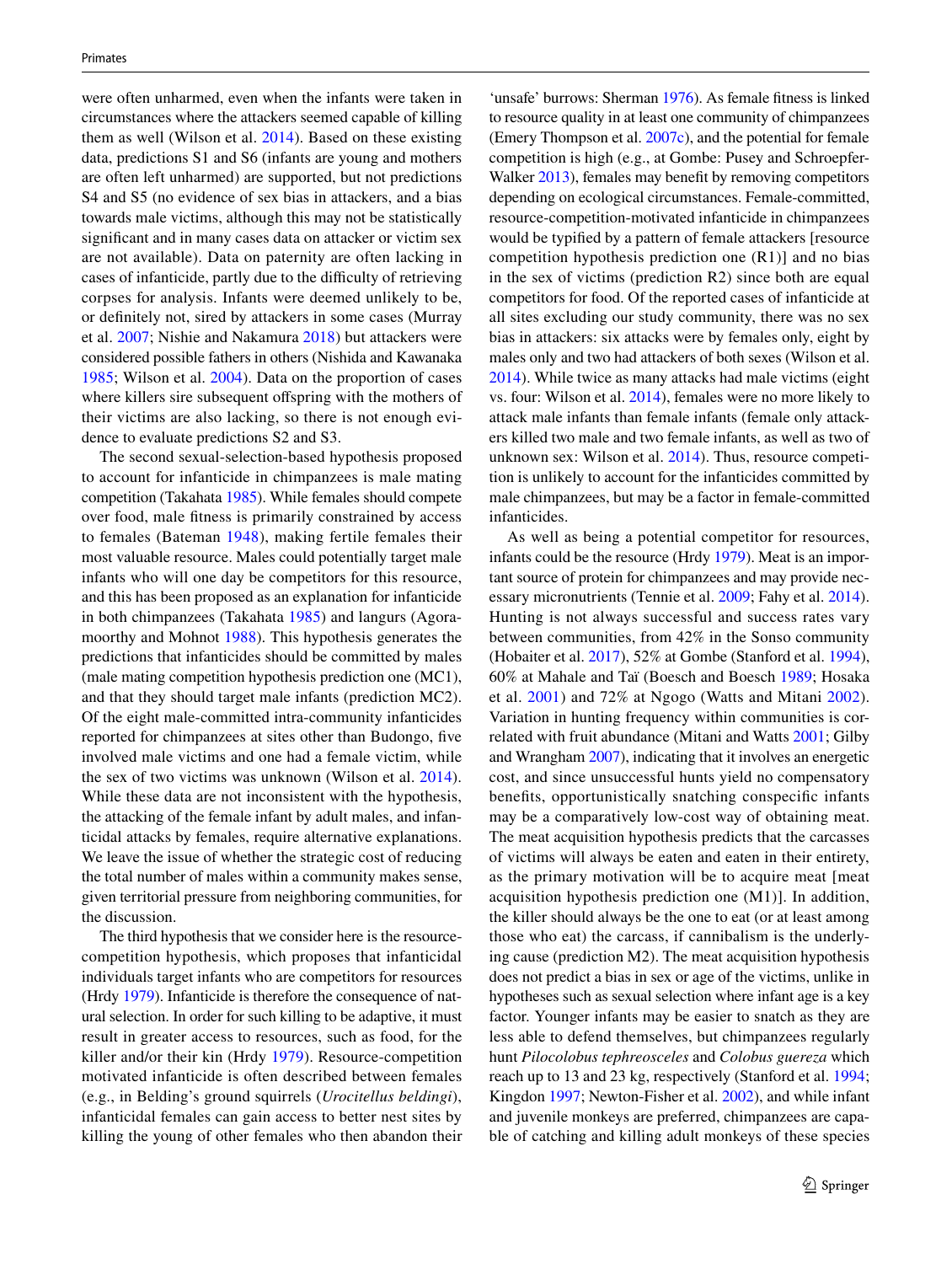and adults make up 25% of captures at Gombe (Stanford et al. 1994). As a 5-year-old chimpanzee weighs an average of  $\sim$  20 kg (Grether and Yerkes 1940), adults should be able to prey on them throughout the infancy period. In addition, larger infants may be preferred as they are less likely to be in direct contact with the mother and would make a more substantial meal. The main factor in selecting a victim would most likely be the opportunity to snatch it from the mother, meaning that victims should be a mix of diferent ages.

In most communities, female chimpanzees are less likely to be actively involved in hunting and consequently eat less meat (Mitani and Watts 2001; Watts and Mitani 2002; Reynolds 2005; Gilby et al. 2017; but see also: Pruetz and Bertolani 2007; Newton-Fisher 2015). Watts and Mitani (2002) reported only fve kills by females of prey animals (red and blue duiker, red colobus) during a 32-month observation period in which 131 predation episodes were witnessed, indicating that females could particularly beneft by targeting young conspecifcs as an alternative source of meat. If meat acquisition is the primary motivation for infanticide in chimpanzees, attackers should be predominantly females (prediction M3) as they have reduced access to other meat sources, and, unlike males who do not know which infants they have fathered, will not risk accidentally killing their own ofspring when targeting infants as a food resource. This hypothesis does not preclude the possibility of attacks by males, but attacks should be primarily perpetrated by those individuals who have fewer alternative sources of meat. Cannibalism is well documented in infanticide cases (Goodall 1977; Takahata 1985; Newton-Fisher 1999; Watts and Mitani 2000; Walker et al. 2018a; Kirchhoff et al. 2018; Nishie and Nakamura 2018), and is the norm in at least two populations (12 of 14 within-group incidences in the Kanyawara community, Kibale, Uganda: Arcadi and Wrangham 1999, and all cases in which the infanticide was successful at Gombe, Tanzania: Murray et al. 2007). However, infanticide victims at Gombe (the only site for which published data exist) tend to be exploited less fully than prey animals, with less nutritionally rich areas (such as hands and feet, rather than organs or large muscle groups) more likely to be eaten (Kirchhoff et al. 2018). Infanticide without cannibalism has also been reported, including at Budongo (Arcadi and Wrangham 1999; Townsend et al. 2007). While a lack of a sex bias in victims supports this hypothesis, the bias towards younger victims and the frequency of male attacks (Wilson et al. 2014), as well as the pattern of consumption, suggests that meat acquisition is unlikely to have been the primary selective factor shaping infanticidal behavior in chimpanzees.

In this study, we use new data on intra-community infanticides in a population of wild East African chimpanzees to further test these hypotheses. The combined evidence from other research sites does not currently offer strong

support for any of the four proposed adaptive explanations for infanticide in chimpanzees, and we use the largest dataset on infanticide from any single community to date to address this gap in our understanding and to look more closely at the function of this adaptively signifcant behavior.

## **Materials and methods**

#### **Data collection**

The Budongo Conservation Field Station (BCFS, previously the Budongo Forest Project) has collected behavioral data on the Sonso community of chimpanzees since 1993 (Plumptre 1996; Newton-Fisher 1997; Reynolds 2005), alongside demographic information tracking births, deaths, immigrations, and emigrations. The Sonso community's home range comprises  $\sim$  7 km<sup>2</sup> of moist, medium altitude, semi-deciduous rainforest within the  $428 \text{ km}^2$  Budongo Forest Reserve (Eggeling 1947; Newton-Fisher 1997, 2003). During the study period (1993–2017), the Sonso community consisted of 34–71 individuals (median: 60). The number of adult males ( $\geq 16$  years) ranged from 5 to 15 (median 10) and the number of adult females  $(≥14 \text{ years})$  ranged from 16 to 28 (median 23). Ages of individuals who were adults when data collection began were estimated by comparison to known-age individuals in other habituated communities, particularly the Kasakela community, Gombe National Park, Tanzania (Newton-Fisher 1997; Reynolds 2005), as were those of females who immigrated into the community. Infant ages were calculated from the birth date when known, or the midpoint of a date range when the exact date was unknown.

Data analyzed here were collected by feld assistants and researchers studying this community between 1993 and 2017. Field assistants, the veterinary team, and researchers recorded unusual or rare events in a series of log books maintained by the field station. While such qualitative reports form an imperfect record, infanticides are an event of sufficient rarity and interest that they are typically recorded in considerable detail. We used these records to compile as comprehensive a history as possible of intra-community infanticides among the Sonso chimpanzees. We collated all accounts of infanticide and extracted, for each case: date, identity, age and parity of the mother, age and sex of the infant at the time of the attack, injuries sustained, whether the attack was successful or not (i.e., did the infant survive), whether the infant was cannibalized, age and sex of the attacker(s), injuries to the mother, and whether or not other community members defended the victim.

Long-term demographic records from BCFS show 103 infant births, and 50 deaths or disappearances of individuals aged under 5 years, since data collection began (1993–2017). Of these 50 cases, we excluded four where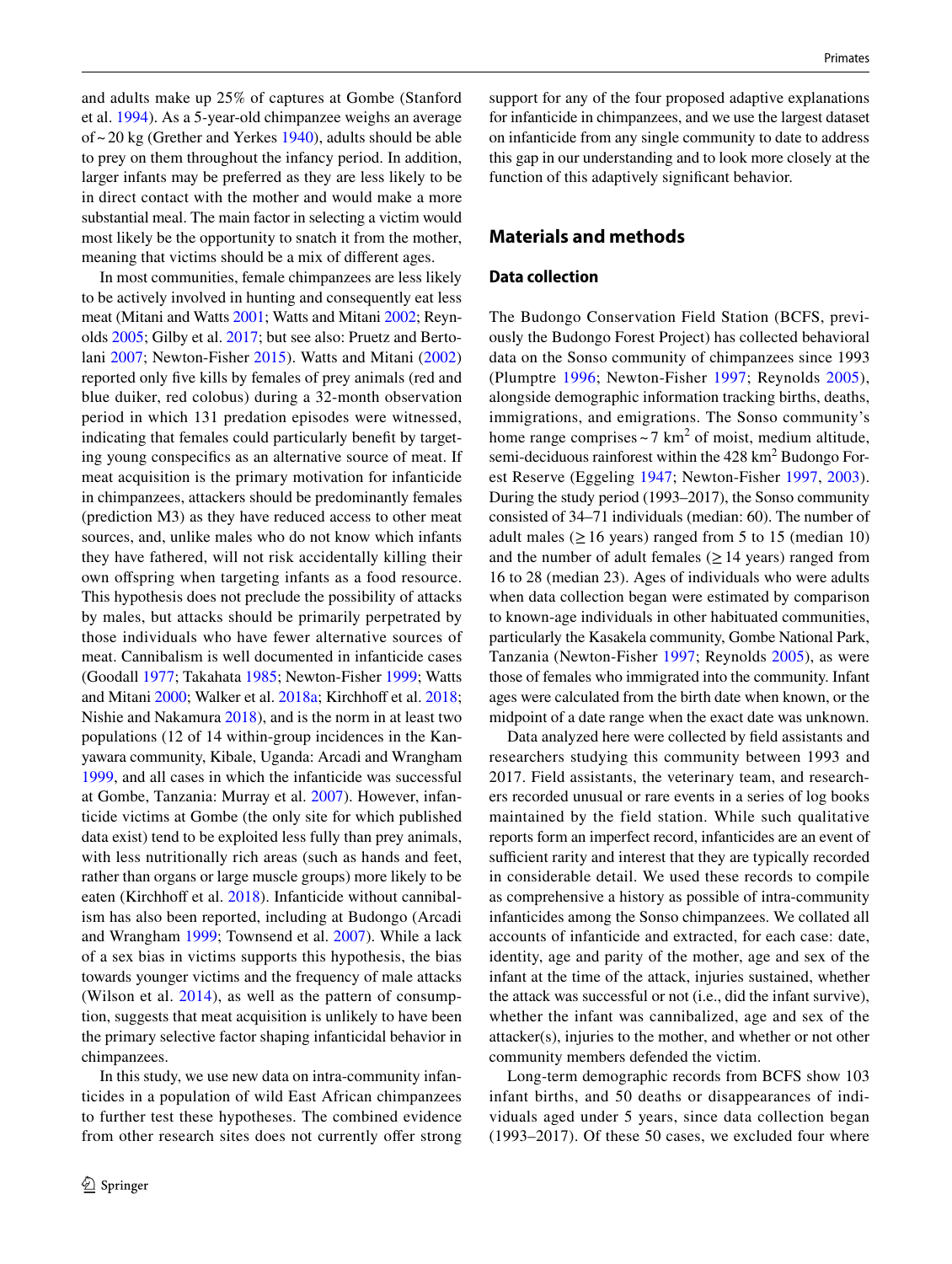uncertainty around birth and/or disappearance dates made it possible that they were no longer infants at the time of disappearance, leaving a dataset for analysis of 46 cases. Given the fssion–fusion dynamics of chimpanzee social organization, peripheral females may be seen only rarely, and we recognize that some births, and possibly infanticides, may be missing from our dataset.

#### **Data analysis**

#### **Calculating frequency of intra‑community infanticide**

We categorized each death/disappearance according to the likelihood that it was due to an infanticidal attack. Only those incidences when the moment of death, fatal wounding, or permanent separation from the mother was observed, were listed as definite infanticides. When attacks were observed and infants disappeared or died days later, these were listed as 'almost certain'. We considered incidences in which infants had severe injuries to be indicative of infanticide, particularly when those injuries were unlikely to be sustained by a fall and were similar to those sustained in observed attacks (e.g., bite marks, disembowelling). These were listed as 'almost certain' or 'suspected' depending on the injuries sustained and behavior of other individuals in the vicinity. Leopards (*Panthera pardus*) are absent from the study area (Schel and Zuberbühler 2009) and crownedhawk eagles (*Stephanoaetus coronatus*), despite killing monkey prey of up to  $\sim$  11 kg, appear not to prey on chimpanzee infants (Sanders et al. 2003). Predation pressure is therefore low in the Sonso community and injuries that are not consistent with a fall (e.g., limbs or scalp torn off) are likely to be inficted by conspecifcs. Where mothers were seen carrying dead infants but no attack was observed, this was categorized as 'suspected' if an infanticidal attempt had been observed in the previous days. We consider the majority of 'unknown' deaths to be relatively unlikely to be infanticides: Sonso community chimpanzees are observed by researchers and feld assistants almost every day, their home range is relatively small, and most observed infanticide events have included multiple, loud vocalizations and substantial commotion. Field assistants and researchers typically abandon regular data collection in order to investigate when the chimpanzees' vocalizations indicate an unusual event and are likely (although not certain) to be alerted to infanticidal attacks.

#### **Attempted intra‑community infanticides**

We also considered the failed attempts to commit infanticide and attacks on the mother with the potential to cause infant death, but in which the infant survived (i.e., severe, prolonged physical attacks on mothers who were currently holding infants). There were nine such cases. In four of these nine cases, an attempt to snatch the infant was explicitly recorded. One of these four infants was killed at a later date. Of the fve infants whose mothers were attacked but no clear attempt on their own life was made, three were later killed. We therefore considered all these attacks to be attempted infanticides, regardless of whether an attempt to take the infant was observed.

#### **Defense of infants**

On several occasions, records indicated that third parties provided some form of defense for the mother and infant. We excluded cases in which observers only attributed motivations to individual chimpanzees but did not provide behavioral details (for example: simply stating that X wanted or tried to defend). We retained cases in which named individual chimpanzees were recorded as either attacking the infanticidal individual(s) or chasing them away. In one instance an individual who initially acted as a 'protector' subsequently attacked the mother himself; we did not include this as a case of defence, because even if the male was initially motivated to defend the mother and infant, the outcome of the interaction was an attack.

## **Results**

#### Example one: Male-committed infanticide *Date: 08/04/2016*

*Adult female Irene is in a party with three other adult females. She has a 6*-*day-old male infant. At 10:30, adult male Frank joins the party and approaches Irene. She pantgrunts to him. A few minutes later, Frank moves closer and Irene pant-grunts again. At 10:45, Frank chases Irene into the undergrowth and emerges holding her infant, followed immediately by Irene, who is screaming at him. The infant's belly is ripped open. At 10:50, Frank begins to eat the infant. After a few minutes, he swings the carcass against the undergrowth and throws it from him. No other individuals intervened or became involved.*

*Observers: Geresomu Muhumuza, Charlotte Grund*

Example two: Female-committed infanticide *Date: 06/09/2013*

*Observers hear screaming at 15:25. On investigation, they fnd a party containing two adult females, an adolescent female and two adult males. There is lots of blood and pieces of fesh on the ground. Night, the adolescent female*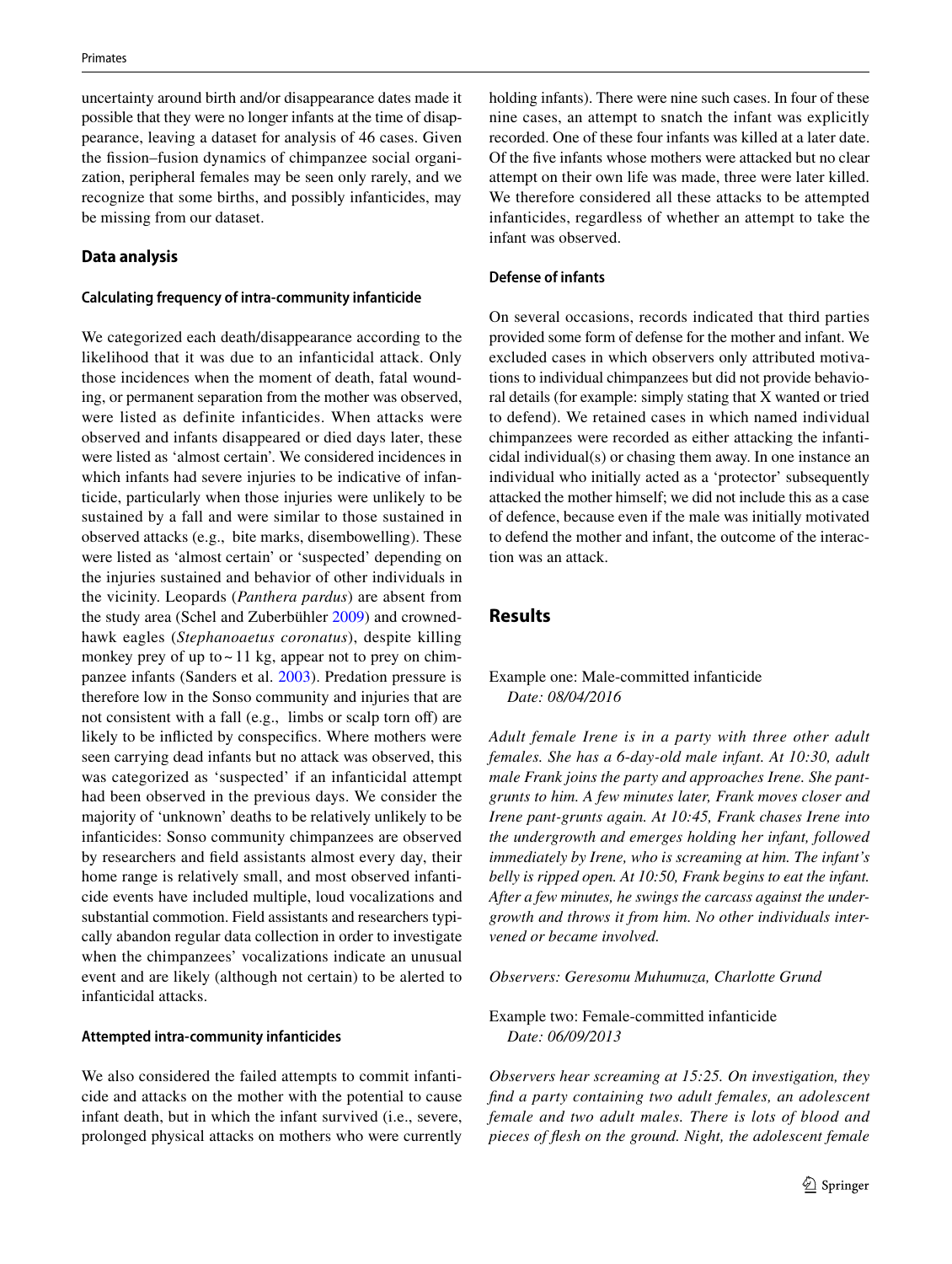*is dragging a newborn male infant along the ground. The infant is still alive at this point. The infant dies soon after, by around 15:30. Night and her mother sit with the carcass and act protectively, barking at other individuals when they approach. An hour later, at 16:30, Night and her mother leave. For 10 min from 16:30, another adult female, Mukwano, feeds on the carcass.*

*Observers: Monday Gideon, Geresomu Muhumuza, Chandia Bosco, Caroline Asiimwe*

Example three: Male-committed infanticide; attempted defense by female relative *Date: 27/09/2017*

*At 14:30, alerted by vocalizations, observers come across a party of fve adult females, an adolescent female, and one adult male. The adult male, Musa, is attacking Ramula, a young natal female who is holding a new*-*born infant of undetermined sex. Ramula is attempting to shield the infant and Musa is repeatedly beating her on the back and attempting to grab the infant. The baby has a large head wound; much of the scalp has been ripped of. Ramula's mother, Ruhara, gets between Musa and Ramula and attacks Musa. Musa's mother Nambi becomes involved, screaming and attacking Ramula. The adolescent female approaches Ramula and is bitten by Nambi. The attack dies down and Ruhara sits between Musa and Ramula. The infant son of one of the other females picks up pieces of the victim's scalp from the ground and plays with it. Other individuals approach the group and as Musa looks towards them, Ramula runs away. She is followed by several adult males who have just arrived. They all surround her and look at the baby, which is still alive and whimpering. Ramula then drops the baby, which is retrieved by her mother, Ruhara. They travel together and observers lose sight of them.*

*Observers: Adriana Lowe, Geraldine Ischer, Monday Gideon*

## **Frequency of attacks**

Of the 46 infant deaths (Table 2), three were not due to infanticide, while for 11 we had no record of any cause of death. Of the remaining 32 deaths, five were probable intercommunity infanticides, three were ambiguous (for example: Sonso community individuals found with an infant chimpanzee carcass in the periphery of their home range), and 24 were candidates for intra-community infanticides. It was not always clear from the records whether an attack was inter- or intra-community when it was not observed directly, so we used location to infer in some of these cases, i.e., attacks that occurred inside the community home range were assumed to be intra-community attacks, even if it was not obvious to which female the infant belonged. Of these 24 deaths, 11 were defnite intra-community infanticides, four were 'almost certain', and nine were 'suspected' (Table 2). On average, the Sonso community saw one intra-community infanticide per year (range, 0–7). Hereafter, we consider these together with the nine failed attempts (above), and refer to them throughout as 'attacks': 33 cases (on 30 victims, since some individuals were victims of failed attacks then subsequently attacked again on a separate occasion). Peaks in infanticidal behavior occurred in 2013 and 2017, which saw seven and five attacks, respectively (Fig. 1).

# **Age and sex of victims of attacks**

In general, victims of attacks were very young (Fig. 2). All but three incidences occurred when infants were under 5 weeks old and two-thirds of the attacks for which the age of the victim was known were on infants under 1 week in age. Excluding two infants whose age was unknown, victims had a mean age of 29  $(\pm 85)$  days. There were three outliers where the targeted infants were aged 120, 180, and 439 days. Excluding these, the mean age of victims was six  $(\pm 8)$  days. Of the 33 attacks, 11 of the victims were female, eight were male, and 11 were unsexed (30 victims total despite 33 attacks as three infants survived only to be killed in a subsequent attack). The diference in the number of male and female victims was not signifcant (exact binomial

|  |  |  | Table 2 Categories of infant deaths/disappearances for the Sonso community, together with the sex of attacker (where relevant), 1993-2017 |  |
|--|--|--|-------------------------------------------------------------------------------------------------------------------------------------------|--|
|--|--|--|-------------------------------------------------------------------------------------------------------------------------------------------|--|

|                  | <b>Definition</b>                                                                       | #  | Sex of attacker |        |              |         |
|------------------|-----------------------------------------------------------------------------------------|----|-----------------|--------|--------------|---------|
|                  |                                                                                         |    | Male            | Female | <b>B</b> oth | Unknown |
| Definite         | Kill, fatal wounding, or separation from mother observed                                | 11 | 9               |        |              | 0       |
| Almost certain   | Attack observed, infant subsequently died or disappeared                                | 4  | 2               |        | $\theta$     | 0       |
| Suspected        | Evidence points towards infanticide (injuries, behavior of<br>mother/other individuals) | 9  | 5               |        | $\Omega$     | 3       |
| Non-infanticidal | Evidence for alternative explanation                                                    |    | n/a             | n/a    | n/a          | n/a     |
| Unknown          | No evidence                                                                             | 11 | n/a             | n/a    | n/a          | n/a     |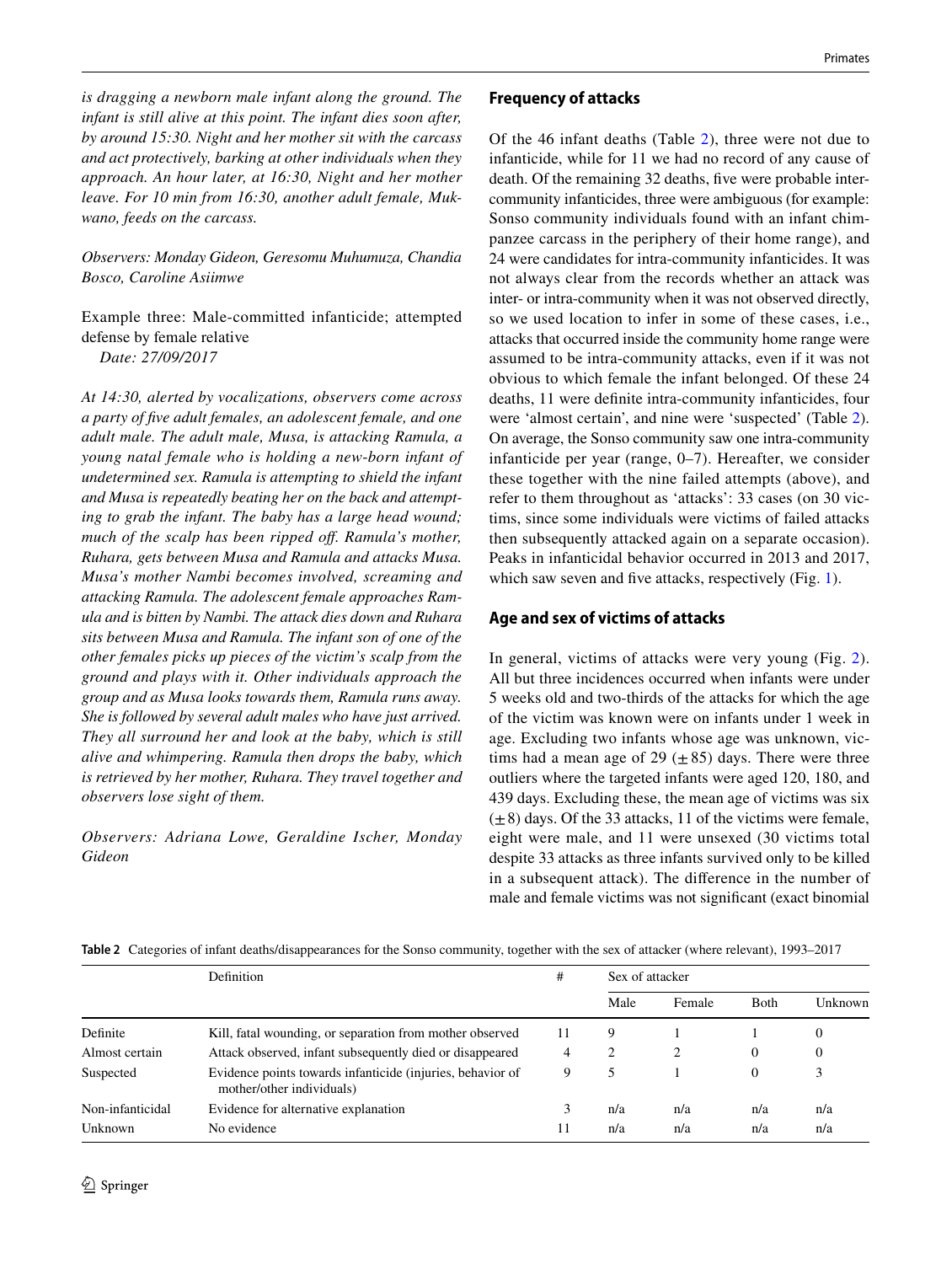**Fig. 1** Attacks (failed and successful) by year and type (intra-community and probable or confrmed inter-community). Inter-community attacks are not included in subsequent analyses and are shown here only to illustrate the total number of infanticides recorded for this community





**Fig. 2** Number of attacks (failed and successful) by age category of the victim

test:  $p = 0.58$ ). Infanticidal males did not preferentially target male infants (adult male only attacks where infant sex was confrmed: ten female infants, fve male infants: exact binomial test  $p = 0.67$ ) and female-only attacks with victims of confrmed sex were too rare to identify any trend (one female victim, two male victims).

## **Cannibalism**

In 19 cases, observers knew whether infants were cannibalized either because they saw the attack or subsequently saw the carcass. Cannibalism was observed in five cases  $(26\%)$ : in three of these, the attacker(s) cannibalized the victim, in one case an individual who may or may not have been the attacker cannibalized the victim, while in the remaining case individuals who were not involved in the attack cannibalized the victim. Cannibalism was considered probable in one further case (due to the absence of some body parts), giving an estimated cannibalism incidence of 32%. In most cases, records did not describe the amount of the carcass that was eaten, but specifc body parts, e.g., a limb, were mentioned, indicating that the whole corpse was not always consumed. In one case, the fngers were eaten and the belly bitten into, while in another, cannibalistic individuals moved off "leaving only the head behind", but it is not clear whether all other parts were cannibalized, were taken by the individuals, or simply scattered and left behind. Mothers and maternal kin of the victims were not observed cannibalizing their kin.

#### **The mother**

Mothers whose infants were subject to attacks were aged between 14 and 39 years (median 21 years, mode 15 years). Primiparous mothers lost 12 infants, while infants later in the birth order were attacked less frequently (Table 3). Of the 37 Sonso community females recorded giving birth since 1993, six were natal females. Of the 33 attacks, ten were on natal females and their offspring, 22 were on non-natal females, and in one case the mother was unidentifed. Despite only 8% of births being from natal mothers, and their infants making up 30% of victims, there was no diference in the likelihood of losing an infant to infanticide for natal and immigrant females. The diference in the proportion of natal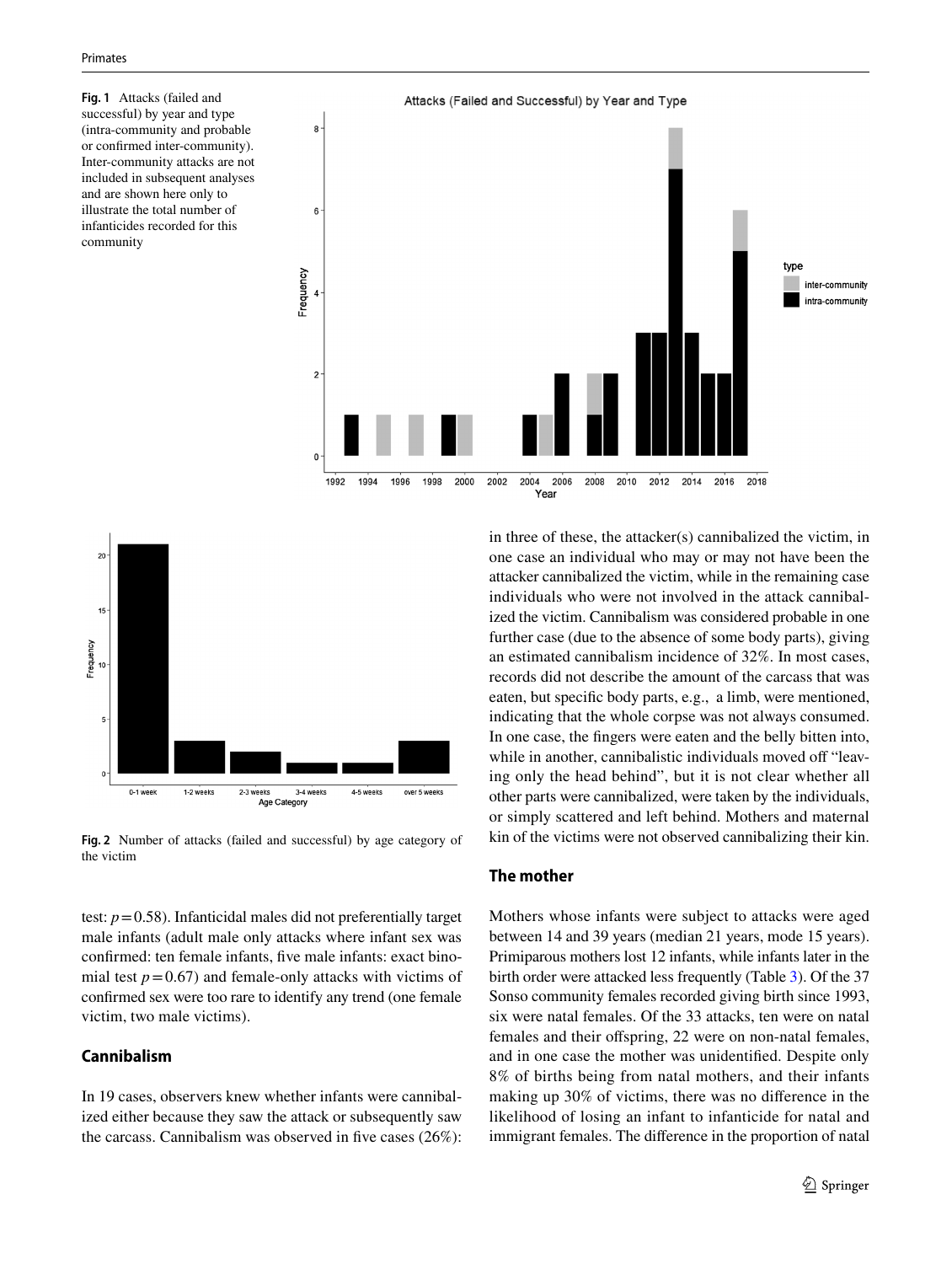**Table 3** Targeting of infanticidal attacks (successful and unsuccessful) by birth order of victim

| Birth order of victim | Frequency |  |  |
|-----------------------|-----------|--|--|
| Unknown               | 2         |  |  |
| 1                     | 12        |  |  |
| $\overline{2}$        | 4         |  |  |
| 3                     | 3         |  |  |
| $\overline{4}$        | 4         |  |  |
| 5                     | 6         |  |  |
| 6                     |           |  |  |
| 7                     |           |  |  |
|                       |           |  |  |

females in the community overall and the subset of females whose infants were attacked was not significant (two-sample proportion test:  $p = 0.09$ ).

Excluding females who lost infants during the fnal year of the study period (as these individuals would not have had time to reproduce again within this period), 89% went on to successfully give birth again within the community. The average time from infant death to next conception (calculated by subtracting 225 days, the average gestation period for this subspecies (Wallis 1997) from the birth date of the subsequent infant), was 241 days; considerably lower than the average interbirth interval in this community when infants survive (1907 days: Emery Thompson et al. 2007b).

Some infanticidal attacks involved considerable aggression towards the mother, with the mother suffering visible injuries in ten of the 33 attacks. Injuries included bleeding and limping but nothing visibly more serious. In the remaining 23 cases, mothers sustained no visible injury. No mother died as a result of one of the attacks and no females disappeared in the immediate aftermath of an attack.

#### **The attackers**

Unfortunately, the carcass of infants who died through infanticide could only rarely be recovered limiting the availability of samples for paternity analysis. Paternity of the victim and paternity of the mother's next infant is not known for any of the cases in which the identity of the attacker was recorded.

Not all community members were equally likely to commit infanticide. Any individual who attacked the mother/ infant, or who carried or fought over the infant while it was still alive, was categorized as 'involved'. Inspection of the infant (peering at, sniffing), before or after death, was not counted as involvement, nor was interacting with the carcass (touching, carrying). Not all individuals 'involved' were killers or were necessarily involved in the initial attack, but by carrying or fghting over victims while they were still alive they will have contributed to either their injuries, or their continuing separation from their mothers, and are therefore

| Table 4 Identity codes and<br>sex of individuals involved<br>in infanticidal attacks (some<br>individuals involved in multiple | ID        | <b>Sex</b> | Number<br>of attacks |
|--------------------------------------------------------------------------------------------------------------------------------|-----------|------------|----------------------|
|                                                                                                                                | FK        | Male       | 5                    |
| attacks)                                                                                                                       | HW        | Male       | 6                    |
|                                                                                                                                | NΚ        | Male       | 5                    |
|                                                                                                                                | MS        | Male       | 4                    |
|                                                                                                                                | <b>SM</b> | Male       | 3                    |
|                                                                                                                                | MG        | Male       | 1                    |
|                                                                                                                                | JM        | Male       | 1                    |
|                                                                                                                                | KZ        | Male       | 1                    |
|                                                                                                                                | PS        | Male       | 1                    |
|                                                                                                                                | ZL        | Male       | 3                    |
|                                                                                                                                | SQ        | Male       | 1                    |
|                                                                                                                                | КT        | Male       | 1                    |
|                                                                                                                                | HТ        | Female     | 2                    |
|                                                                                                                                | NB        | Female     | 4                    |
|                                                                                                                                | NR        | Female     | 1                    |
|                                                                                                                                | NT        | Female     | 1                    |
|                                                                                                                                | ZM        | Female     | 1                    |

considered to have played a non-insignifcant part in victims' deaths.

Infanticide was a more common behavior for males than for females: 12 (of 34) adult males were involved in at least one attack, whereas only fve (of 50) adult females were involved (Table 4). The sex of attackers was known in 20 cases (11 defnite infanticides and nine failed attacks). Where the attacker(s)' identity was not certain, we categorized the case either as 'probable', if it was not conclusive, e.g., the early stages of the attack were observed but the actual killing was not observed or an individual was seen holding the victim after the attack, 'suspected', if certain individuals had previously attacked or harassed the mother, or 'unknown'. Males were observed, probably, or suspected to be involved in 23 occurrences, females in four, and both sexes in three. For three cases, the sex of the attacker was unknown.

#### **Defense by other community members**

Some level of defense or protection of the mother/infant by other community members was record in fve cases (male  $protector = two cases; female protector = three cases)$ . In 13 cases, the attack was not clearly seen, and in 15 cases there was no observed defense by individuals other than the mother. Of the two cases where an adult male provided defense, one involved the adult male FK defending his mother FL and her infant from attack by multiple other adult males, while in the other, the adult male KT chased SM, another adult male, who had been attacking the adult female OK and her infant. All female protectors were close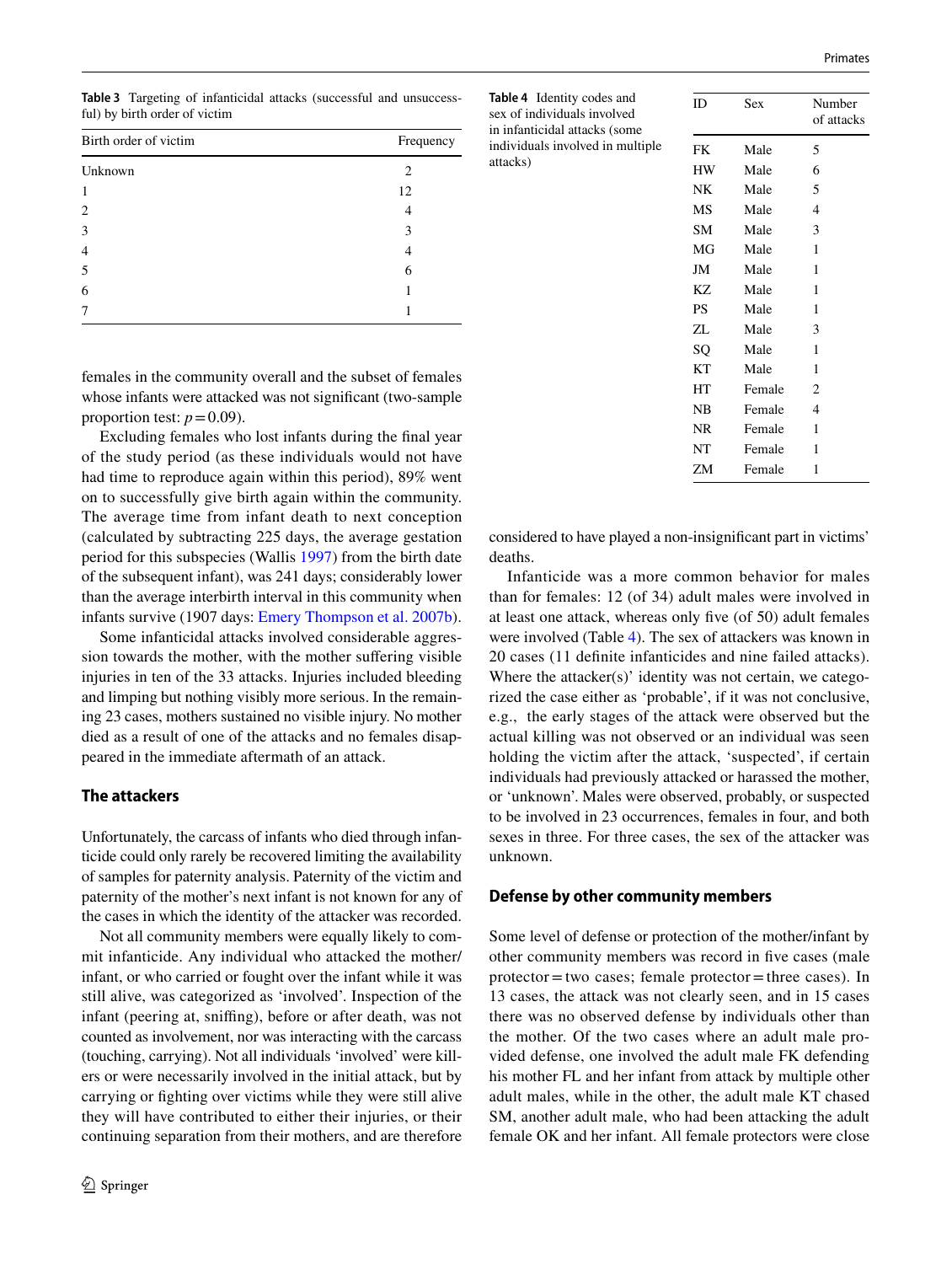maternal kin of the infant being attacked (grandmother or sibling). Two of these instances of protection were by the same female, RH. Two of her daughters (RS and RM) remained in the Sonso community to reproduce, and experienced four attacks on their offspring: RM's infant was killed, two of RS's infants were victims of failed attempts and one of these was later killed. RH was present for two of the four attacks and in both cases, despite being an estimated 48 and 52 years old, respectively, she physically defended the infants from attack, blocking the attacker's path and chasing attackers away. The third female to receive kin support was KY, a mother whose daughters (15 and 6 years old) attacked and injured one of the adult male attackers. The females who received support from female kin were all natal females, and kin intervened in three of the fve attacks on natal females that were clearly observed. There were also occasions in which behavior which subjectively looked like defense to observers (vocalizations, standing between attackers and victims) was observed. These were considered too ambiguous to be included, although we accept that because of this, we may have underestimated the frequency of defense by other community members.

## **Discussion**

Infanticide was the most common cause of infant death in the Sonso community, accounting for 63% of total infant mortality. Of 103 known births, 23% became victims of infanticide. Even a more conservative estimate that excludes suspected cases still accounts for 39% of infant mortality, with 15% of all infants killed by intra-community conspecifcs. Infanticide is therefore likely to be a major selective pressure on this population: if an infant is killed at 1 week post-birth, infanticide results in a loss of 473 days of the mother's reproductive career (summing gestation, lactation, and post-infanticide delay to conception), and the associated energetic investment, with these costs steadily increasing the longer the infant survives prior to the infanticide. These ftness costs are quantifable. Female chimpanzees give birth on average every 5–7 years (Emery Thompson et al. 2007b), and average expected reproductive lifespan for Sonso females is roughly 26 years, given an average age at frst conception in East African chimpanzees of 14.2 years (Walker et al. 2018b) and an oldest age for a live birth by a Sonso female of 40.6 years (Emery Thompson et al. 2007a, b). The most fecund Sonso female had eight recorded births, with four surviving infants, losing infants at 1 week, 1 week, 1 day, and 65 days post-partum, a total loss of 1944 days to gestation, lactation, and delay to conception. These losses constitute 20.7% (5.3 years) of this female's 26-year reproductive career, sufficient time for an additional infant. While not all of these fatalities are confrmed to be the result of infanticide, applying the average fgure of 65% attributes a loss of approximately 13.5% (3.4 years) of the reproductive career, and 2.6 live-born infants, to infanticide. Despite such costs, active defense against infanticidal attacks was rare, even though it appears to be an efective strategy: in our dataset, several attempted infanticides were prevented by the intervention of other chimpanzees, and of the nine thwarted attempts, six of the targeted infants survived infancy. Low levels of kinship are likely to be responsible for the scarcity of defense: one of the two instances of active defense by adult males, and all instances of defense by females were of natal females and their infants by close maternal kin. The typical pattern of female dispersal means that female bystanders are unlikely to be closely related to the targeted infant, while low paternity certainty in this community (Newton-Fisher et al. 2010)—even for an alpha male is similarly likely to deter males from actively defending infants.

The evidence from the Sonso community suggests that the majority of infanticidal attacks can be explained by the sexual selection hypothesis (Hrdy 1979; Sommer 1987; van Schaik 2000). Most attacks were by males, there was no signifcant sex bias in victims, and mothers were not seriously injured. Two-thirds of the targeted infants were under 1 week of age, and females who lost an infant to infanticide conceived on average around seven times more quickly than if their infant had survived, with the majority of mothers who lost infants going on to reproduce again within the community. Infanticide therefore created the predicted reproductive opportunities for male attackers and the majority of the predictions of this hypothesis were met (see Table 5 for a summary of which predictions were met for each of the hypotheses). We were unable to test whether infanticidal males refrained from targeting their own infants, or whether they fathered replacement infants due to a lack of paternity data for both victims and subsequent infants born to their mothers. Victims' carcasses were only rarely recovered and sampling for DNA was not available in early cases.

Attacks on frst-born infants were more common than those on later-born ofspring, and targeting infants of primiparous females may also be driven by sexual selection. If low-ranking males are more likely to father such infants because high-ranking males have higher mating success (Tutin 1979; Nishida 1983) and males prefer mating with older, parous females (Muller et al. 2006), such infants will face increased risks because higher-ranking males will have been less likely to sire them and have greater chances of siring any replacement infant. Further, sexually selected infanticide can be considered as a form of male sexual coercion (Smuts and Smuts 1993; Muller et al. 2009) and coercive infanticide of young females has been implicated as fundamental in shaping reproductive decisions by female gorillas (Watts 1989b; Harcourt and Greenberg 2001; Yamagiwa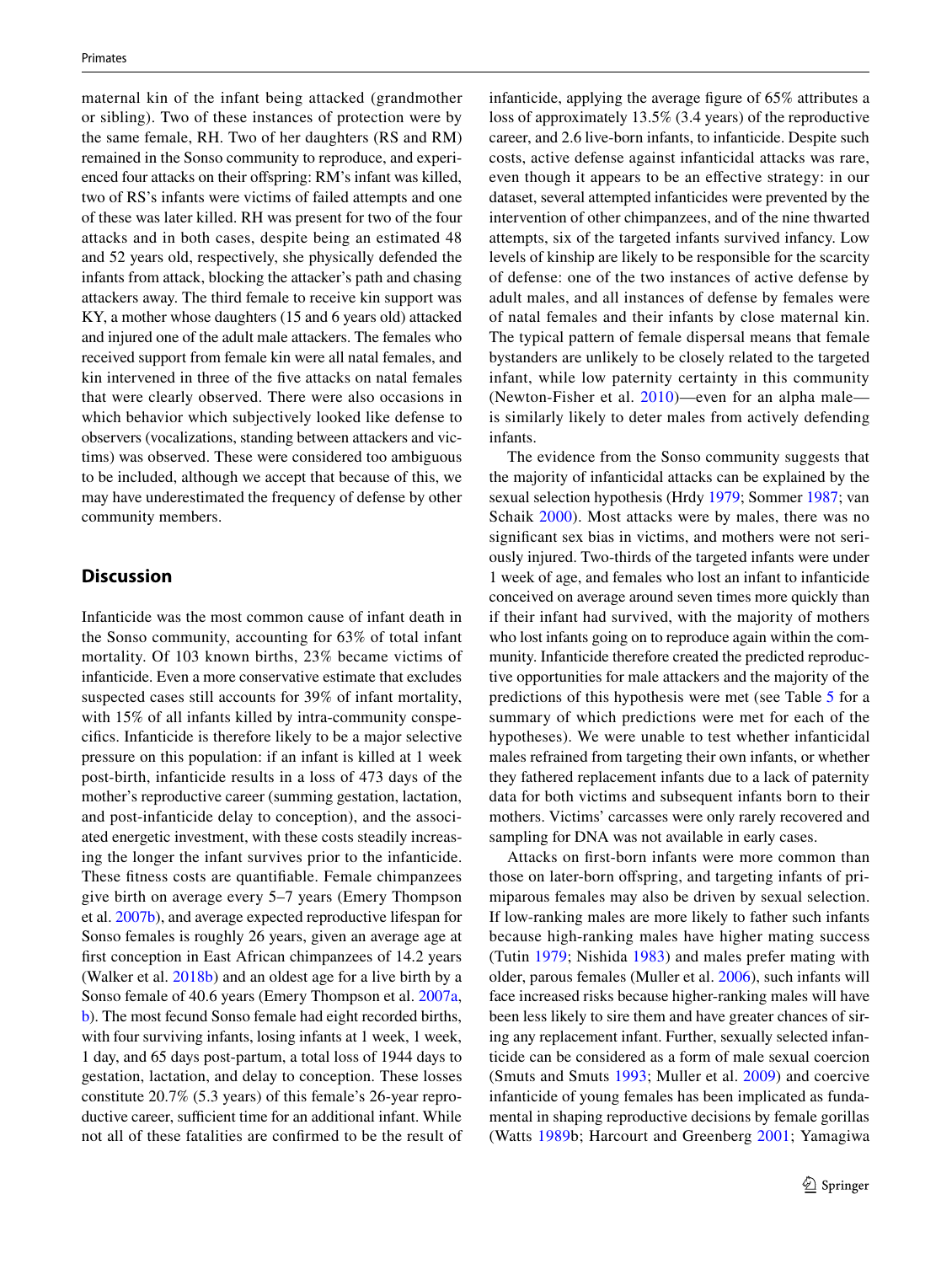**Table 5** Summary of the predictions of the four hypotheses for infanticide

|                                               | Sexual selection | Resource<br>competition | Meat<br>acquisition | Mate<br>competi-<br>tion |
|-----------------------------------------------|------------------|-------------------------|---------------------|--------------------------|
| Age bias in victims                           |                  |                         |                     |                          |
| Killers should not target their own offspring | Unknown          |                         |                     |                          |
| Killers should sire replacement offspring     | Unknown          |                         |                     |                          |
| Sex bias in attackers                         |                  | χ                       |                     |                          |
| Sex bias in victims                           |                  |                         |                     | х                        |
| Mothers should be uninjured                   |                  |                         |                     |                          |
| Victims will be cannibalized in full          |                  |                         | χ                   |                          |
| Killers should eat the carcass                |                  |                         |                     |                          |

*Ticks* and *crosses* indicate the predictions that were supported or otherwise by the evidence

et al. 2009). The targeting of primaparous females by male chimpanzees may therefore be an extreme example of intimidation (sensu Clutton-Brock and Parker 1995) of females at the beginning of their reproductive career in order to generate subsequent mating biases that favor infanticidal males.

The meat acquisition hypothesis (Hrdy 1979) is an unlikely explanation for infanticide in this community. Cannibalism occurred in a minority of cases and any consumption of carcasses was incomplete. Nevertheless, infanticide victims offer a source of valuable protein and micronutrients, so cannibalism may be nutritionally benefcial. Whether meat acquisition is a secondary selective force shaping infanticide or a by-product remains to be determined. If a secondary selective force, levels of cannibalism should vary inversely (at a community level) with hunting, and at an individual level with access to meat, whereas the reverse is predicted by the by-product hypothesis. A comparison between Sonso and Kasakela (Gombe) supports the idea of a by-product explanation: Sonso chimpanzees are relatively poor hunters, even though historically low levels (Newton-Fisher et al. 2002) have risen in recent years (Hobaiter et al. 2017), whereas Kasakela chimpanzees hunt more frequently (Stanford et al. 1994; Gilby et al. 2006). Cannibalism is low for Sonso, but in Kasakela, all of the victims of infanticide are cannibalized, at least in part (infanticide victims are eaten less completely than prey items: Kirchhoff et al. 2018). Thus, chimpanzees accustomed to eating meat appear more likely to consider the victims of infanticide as a suitable food—they may have more of a generalized 'taste for meat'.

The male mate competition hypothesis was also not supported by our data, and we would argue that the slow life histories of chimpanzees makes this an unlikely hypothesis. Males reach adulthood at around 16 years (Goodall 1986), and while male reproductive careers can start at early as 10 years old in this community and continue to 47 years old, the mean ages of frst and last reproduction are 16 and 25 years, respectively (Hobaiter, unpublished data). Males who survive until adulthood in the Sonso community live to an average of 29 years (comparable to those in other communities: Hill et al. 2001), making reproductive overlap between generations rare. An infant is unlikely to be a signifcant reproductive competitor for any males who are adults at the time of his birth. In addition, males are allies when it comes to inter-community aggression, and communities with fewer males are at a disadvantage in maintaining territories and the associated resources (Wilson et al. 2001, 2014). Killing potential future allies (even if for their own sons) would therefore seem maladaptive.

The resource competition hypothesis was not supported as a general explanation for infanticide in this community. However, a version of this hypothesis may be a plausible explanation for female-committed infanticide (while the other hypotheses are not). The potential for competition between females is high in chimpanzees (Pusey and Schroepfer-Walker 2013), and the function of infanticide may not be to remove a competitor directly but to drive away the mother (and by extension her future offspring), protecting the attacker's resource base and thus her future reproductive success (as indeed seems the case for the Belding's ground squirrels: Sherman 1976). Such female-committed infanticidal behavior could therefore be the product of sexual selection, as with male infanticide, as it would be the consequence of intra-sexual competition (Clutton-Brock 2007). Under this hypothesis, rates of female-committed infanticide should vary with levels of female competition, and infanticide should result in greater reproductive success for the attacker(s). Rates should increase with local population density, declining food supply, and if females are unable to exclude others from their core feeding areas. Conversely, rates should be low where food is abundant and thus female competition reduced. Sonso females experience high local population density, but this is facilitated by typically high levels of food availability (Newton-Fisher et al. 2000), including consumption of fgs associated with increased reproductive rates in chimpanzees (Emery Thompson et al. 2017), and have inter-birth intervals signifcantly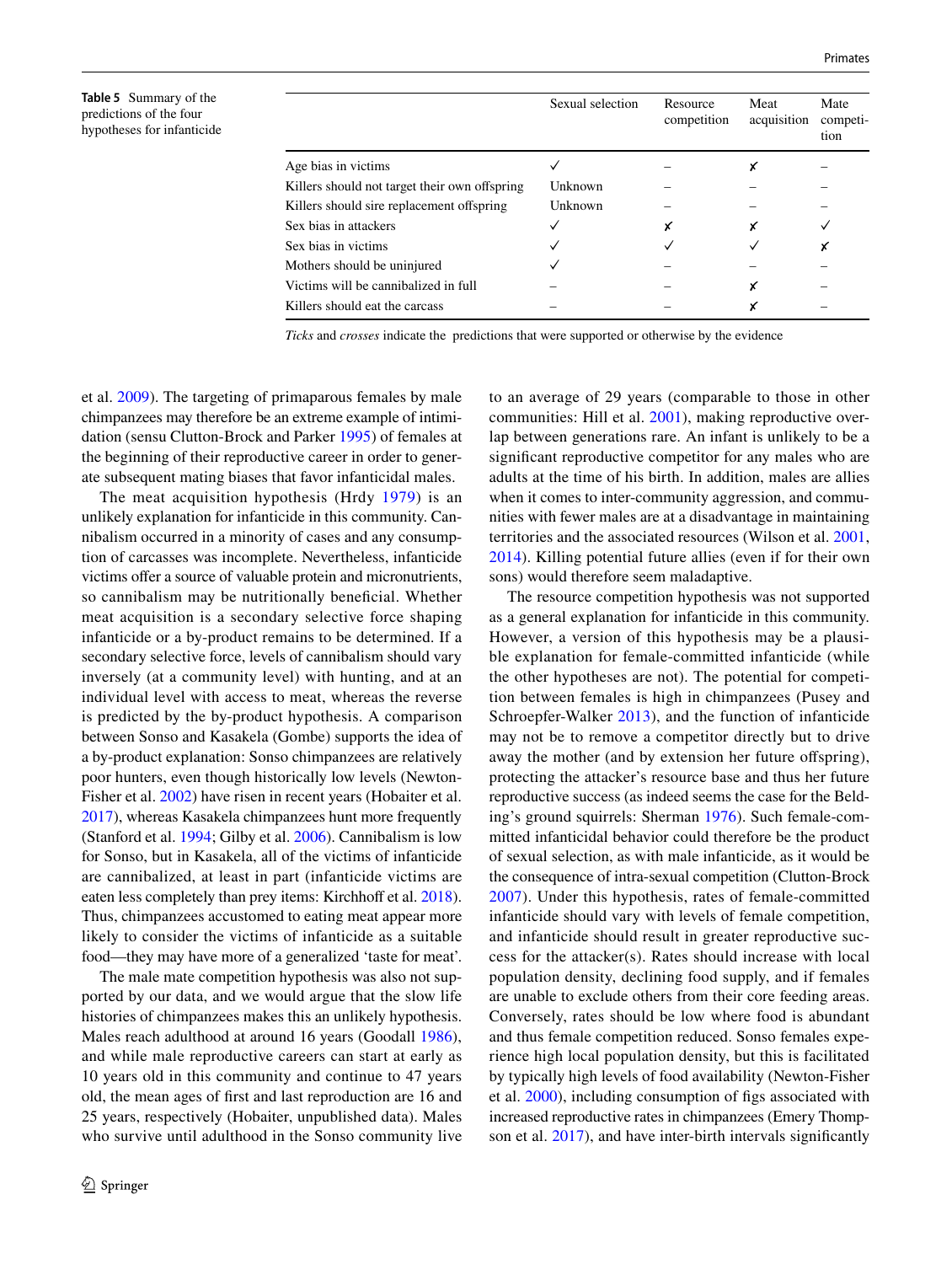shorter than the average for other communities (based on data from Emery Thompson et al. 2007a, b). Thus, competition between Sonso females may be generally low, which could explain the very few occurrences of female-committed infanticide in our dataset. It is notable that the female-committed infanticides in this community reported by Townsend et al. (2007) occurred during a period of substantial female immigration and thus increased female competition. Future work should test the relationship between resource availability, female competition, and occurrence of infanticide to develop a parallel model of sexually selected infanticide for females. We have too few observations to draw any specifc conclusions, but pooling data across study sites might be instructive.

While we cannot discount the possibility that our dataset underestimates the frequency of female-committed infanticide, female chimpanzees of the Sonso community have been followed regularly since the mid 1990s (Fawcett 2000) and are relatively gregarious (median female party size=3.0, range, 1–14: Newton-Fisher, unpublished data). Observed opportunities for infanticide are not taken, and adult natal females with potential coalitionary support from their mothers were never seen committing infanticide, despite such support reducing the costs associated with overpowering a mother and killing the infant (cf. Goodall 1977). If femalecommitted infanticide is biased towards peripheral locations because more socially dominant females force younger and more subordinate females towards the periphery (as suggested for other communities: (Williams et al. 2002; Emery Thompson et al. 2007c), such attacks may be missed. However, the pursuit of peripheral females does not match the patterns of restricted ranging shown by non-cycling females (Bates and Byrne 2009), and seems counter-intuitive: females should be targeting others who are attempting to settle in their more central core areas: peripheral females have already been dissuaded from doing so. Observer expectation may also bias against recording female participation: in one case in our dataset, feld assistants suspected that an adult female was involved, but the report provides no further detail; in another, several females were found snifng the corpse of an infant, but no information was provided regarding whether these females were involved in its death. Cases with unknown attackers may also have had female perpetrators. However, with these caveats in mind, we remain confdent that the qualitative diference we report in the likelihood of an attacker being male, rather than female, is representative of the reality for this community, even if our dataset may have missed some instances of infanticide.

It is not yet clear why the Sonso community appears to experience higher rates of infanticide than other communities for which data are available. While tempting to ascribe the increase in the number of recorded attacks in recent years to increased research intensity and habituation of the chimpanzees, habituation levels from the mid-1990s onward were sufficient for detailed studies of both male and female behavior, and both are high for other communities that report substantially lower rates. Inter-community infanticides were observed at Sonso in the early years of the study period when intra-community attacks were rare, further suggesting that the lower number of attacks prior to 2011 were not due to a lack of observation opportunities. The study site with the next highest number of intracommunity infanticides, Gombe National Park, reported 16 intra-community infanticides during a 49-year study period (1965–2014), or 0.33 per year, across two study communities (Wilson et al. 2014), while we report here 24 over a 24-year study period with one study community, an average rate of 1.00 per year. Assuming infanticide in chimpanzees is largely a consequence of sexual selection on males, variation in rates of infanticide between communities should be due to diferences in reduction of the interbirth interval (IBI), in the *B* in van Schaik's (2000) model, or in the chance of siring a replacement infant minus the chance of having sired the existing one  $(P_i - p)$ . The high rates of infanticide in Sonso are unlikely to be due to a more pronounced reduction in IBI compared to other communities: in a review of data from six communities, Emery Thompson et al. (2007a) found that the reduction in IBI following infanticide was smallest for Sonso females. Instead, the diference may be due to variation in the change in likelihood of siring the replacement infant vs. the current infant  $(P_i - p)$ . Since male rank predicts paternity in East African chimpanzees (Constable et al. 2001; Inoue et al. 2008; Wroblewski et al. 2009; Newton-Fisher et al. 2010; Langergraber et al. 2013), changes in rank will create variation in  $P_i$ −*p*. A male rising in rank increases  $P_i$  and, where hierarchies are steep (Kaburu and Newton-Fisher 2015b) and high-ranking males efectively limit lower-ranking males' mating access, a male who rises rapidly in rank will experience a large increase in  $P_i$  relative to a small value for *p*, and thus have a high resultant  $P_i$ −*p*. Some level of hierarchy instability is therefore necessary to create the conditions for sexually selected infanticide to be adaptive (if males' ranks are static, their individual average probabilities of siring infants remain unchanged), so rates should be highest where the male hierarchy is both unstable and steep. The high rates of infanticide at Sonso suggest that these males experience steeper or more unstable hierarchies than do those in other communities, and while this has been the case for certain periods, hierarchy steepness changes within communities over time (probably due to shifting male demographics: Kaburu and Newton-Fisher 2015a). Unfortunately, we do not have the necessary long-term data on male hierarchy to test whether variation in infanticide rates correlates with hierarchy steepness, and there are two caveats to any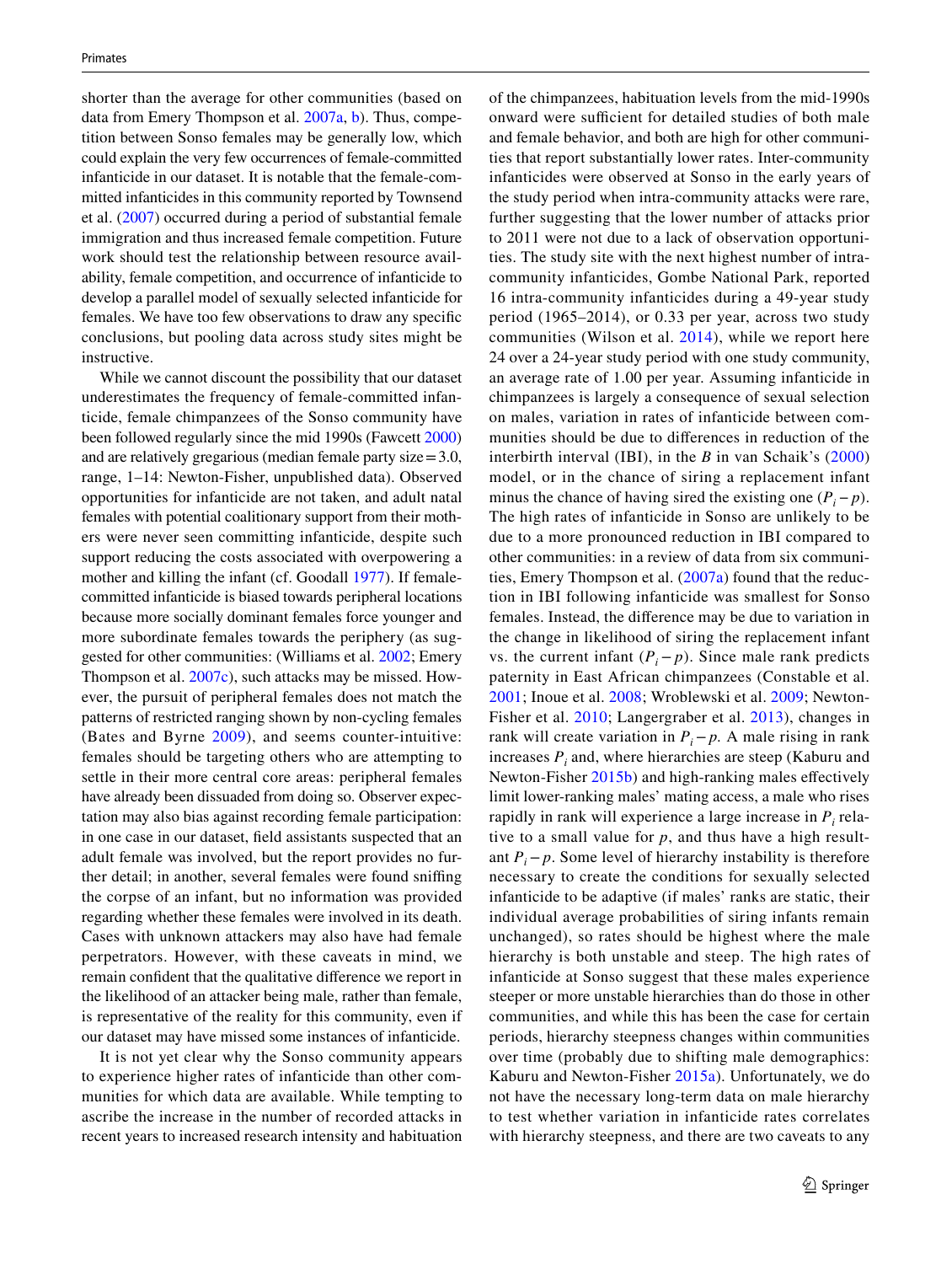conclusion that variation in hierarchy steepness and stability explain the high rates at Sonso. First, if males do not encounter an infant at its most vulnerable, any opportunity to kill it will be substantially reduced, regardless of variation in the probabilities of paternity. Female chimpanzees use male avoidance as a counter strategy to infanticide (Lowe et al. 2018), albeit one constrained by their need to visit food patches from which they are unable to evict males. For the Sonso community, the small home range and consequent high local population density may result in infants being exposed to potentially infanticidal males more frequently than those in other study communities, particularly if females in other communities are more strongly dispersed. Second, elevated rates at Sonso as compared to other communities may be a partial artifact of general under-reporting: as relatively infrequent behaviors, the corpus of observations from a single community may not be regarded as signifcant enough for publication (cf. Wilson et al. 2014). Alternatively, observing infanticides may be more difficult where population densities are lower, home ranges are larger, and/or females are less gregarious.

In summary, our analysis of the largest dataset on infanticides from a single community shows that this behavior is a major cause of infant death and a signifcant selective pressure. The majority of infanticides are committed by adult males, targeting very young infants, and are best explained by the sexual selection hypothesis. Sonso chimpanzees are less cannibalistic than those of other study communities, and this behavior appears to be a by-product of infanticide, at least for this community. Infanticide by females was rare, but we suggest that this may also be the consequence of sexual selection, in this case, intra-sexual competition between mothers. We suggest that the high rates of infanticide in the Sonso community may be due to a possible combination of steep, unstable male hierarchies, and the difficulties mothers of young infants have in avoiding potentially infanticidal males due to the small home range. However, infanticide is under-reported and attempted infanticides even more so, and infanticide may be more prevalent across chimpanzee communities than previously thought.

Note: Since the completion of this study, two further intra-community infanticides and one further attempted infanticide have been reported from the Sonso community (E. Holden & A. Soldati, personal communication).

**Acknowledgements** AEL was supported by a University of Kent 50th Anniversary scholarship. We would like to thank all the researchers, feld assistants, and vet team at the Budongo Conservation Field Station, for their contribution to this dataset. We would also like to thank the Royal Zoological Society of Scotland and the Ugandan National Council for Science and Technology, and the Uganda Wildlife Authority for permission to work in Uganda. This research complied with regulations set by the Ethics Committee of the University of Kent, the protocols of the Budongo Forest Project (now BCFS), and the legal requirements of Uganda. All applicable international, national, and/or institutional guidelines for the care and use of animals were followed.

#### **Compliance with ethical standards**

**Conflict of interest** The authors declare that they have no conficts of interest.

**Open Access** This article is distributed under the terms of the Creative Commons Attribution 4.0 International License ([http://creativeco](http://creativecommons.org/licenses/by/4.0/) [mmons.org/licenses/by/4.0/](http://creativecommons.org/licenses/by/4.0/)), which permits unrestricted use, distribution, and reproduction in any medium, provided you give appropriate credit to the original author(s) and the source, provide a link to the Creative Commons license, and indicate if changes were made.

#### **References**

- Agoramoorthy G, Mohnot SM (1988) Infanticide and juvenilicide in Hanuman langurs (*Presbytis entellus*) around Jodhpur, India. Hum Evol 3:279–296
- Arcadi AC, Wrangham RW (1999) Infanticide in chimpanzees: review of cases and a new within-group observation from the Kanyawara study group in Kibale National Park. Primates 40:337–351
- Bădescu I, Katzenberg MA, Watts DP, Sellen DW (2017) A novel fecal stable isotope approach to determine the timing of age-related feeding transitions in wild infant chimpanzees. Am J Phys Anthropol 162:285–299
- Bateman AJ (1948) Intra-sexual selection in Drosophila. Heredity (Edinburgh) 2:349–368
- Bates LA, Byrne RW (2009) Sex diferences in the movement patterns of free-ranging chimpanzees (*Pan troglodytes schweinfurthii*): foraging and border checking. Behav Ecol Sociobiol 64:247–255
- Boesch C, Boesch H (1989) Hunting behavior of wild chimpanzees in the Taï National Park. Am J Phys Anthropol 78:547–573
- Borries C (1997) Infanticide in seasonally breeding multimale groups of Hanuman langurs (*Presbytis entellus*) in Ramnagar (South Nepal). Behav Ecol Sociobiol 41:139–150
- Borries C, Launhardt K, Epplen C et al (1999) DNA analyses support the hypothesis that infanticide is adaptive in langur monkeys. Proc R Soc Lond B Biol Sci 266:901–904
- Clutton-Brock T (2007) Sexual selection in males and females. Science 318(5858):1882–1885.<https://doi.org/10.1126/science.1133311>
- Clutton-Brock TH, Parker GA (1995) Sexual coercion in animal societies. Anim Behav 49:1345–1365
- Constable JL, Ashley MV, Goodall J, Pusey AE (2001) Noninvasive paternity assignment in Gombe chimpanzees. Mol Ecol 10:1279–1300
- Daly M, Wilson M (1984) A sociobiological analysis of human infanticide. In: Hausfater G, Hrdy SB (eds) Infanticide: comparative and evolutionary perspectives. Aldine, New York, pp 487–502
- Eggeling WJ (1947) Observations on the ecology of the Budongo Rain Forest, Uganda. J Ecol 34:20–87
- Emery Thompson M (2013) Reproductive ecology of female chimpanzees. Am J Primatol 75:222–237
- Emery Thompson M, Jones JH, Pusey AE et al (2007a) Aging and fertility patterns in wild chimpanzees provide insights into the evolution of menopause. Curr Biol 17:2150–2156
- Emery Thompson M, Kahlenberg SM, Gilby IC, Wrangham RW (2007b) Core area quality is associated with variance in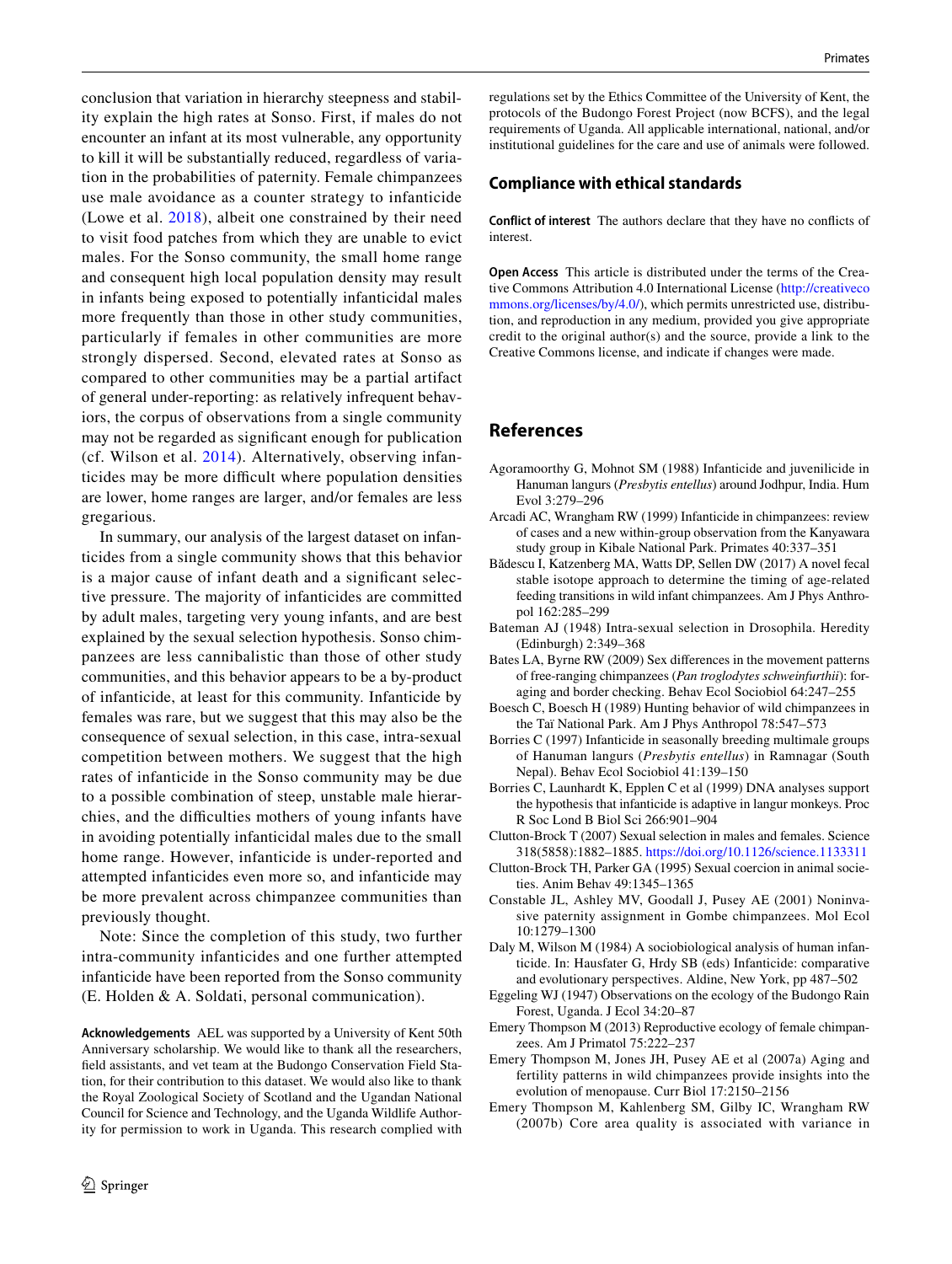reproductive success among female chimpanzees at Kibale National Park. Anim Behav 73:501–512

- Emery Thompson M, Machanda ZP, Phillips-Garcia S et al (2017) Longitudinal changes in diet and reproduction among wild chimpanzees at Kanyawara, Kibale National Park. In: The 86th annual meeting of the American Association of Physical Anthropologists
- Fawcett K (2000) Female relationships and food availability in a forest community of chimpanzees, Ph.D. dissertation, University of Edinburgh, Edinburgh
- Fahy GE, Richards MP, Fuller BT et al (2014) Stable nitrogen isotope analysis of dentine serial sections elucidate sex diferences in weaning patterns of wild chimpanzees (*Pan troglodytes*). Am J Phys Anthropol 153:635–642
- Gilby IC, Wrangham RW (2007) Risk-prone hunting by chimpanzees (*Pan troglodytes schweinfurthii*) increases during periods of high diet quality. Behav Ecol Sociobiol 61:1771–1779
- Gilby IC, Eberly LE, Pintea L, Pusey AE (2006) Ecological and social infuences on the hunting behaviour of wild chimpanzees, *Pan troglodytes schweinfurthii*. Anim Behav 72:169–180
- Gilby IC, Machanda ZP, O'Malley RC et al (2017) Predation by female chimpanzees: toward an understanding of sex diferences in meat acquisition in the last common ancestor of Pan and Homo. J Hum Evol 110:82–94
- Goodall J (1977) Infant killing and cannibalism in free-living chimpanzees. Folia Primatol 28:259–282
- Goodall J (1986) The chimpanzees of Gombe: patterns of behavior. Belknap Press of Harvard University Press, Cambridge
- Grether WF, Yerkes RM (1940) Weight norms and relations for chimpanzee. Am J Phys Anthropol 27:181–197
- Harcourt AH, Greenberg J (2001) Do gorilla females join males to avoid infanticide? A quantitative model. Anim Behav 62:905–915
- Hill K, Boesch C, Goodall J et al (2001) Mortality rates among wild chimpanzees. J Hum Evol 40:437–450
- Hobaiter C, Samuni L, Mullins C et al (2017) Variation in hunting behaviour in neighbouring chimpanzee communities in the Budongo Forest, Uganda. PLoS One 12:e0178065
- Hosaka K, Nishida T, Hamai M et al (2001) Predation of mammals by the chimpanzees of the Mahale Mountains, Tanzania. All Apes Gt Small I:107–130
- Hrdy SB (1979) Infanticide among animals: a review, classifcation, and examination of the implications for the reproductive strategies of females. Ethol Sociobiol 1:13–40
- Inoue E, Inoue-Murayama M, Vigilant L et al (2008) Relatedness in wild chimpanzees: infuence of paternity, male philopatry, and demographic factors. Am J Phys Anthropol 137:256–262
- Kaburu SSK, Newton-Fisher N (2015a) Egalitarian despots: hierarchy steepness, reciprocity and the grooming-trade model in wild chimpanzees, *Pan troglodytes*. Anim Behav 99:61–71
- Kaburu SSK, Newton-Fisher N (2015b) Trading or coercion? Variation in male mating strategies between two communities of East African chimpanzees. Behav Ecol Sociobiol 69:1039–1052
- Kingdon J (1997) The Kingdon feld guide to African mammals. Academic Press, London
- Kirchhoff CA, Wilson ML, Mjungu DC et al (2018) Infanticide in chimpanzees: taphonomic case studies from Gombe. Am J Phys Anthropol 165:108–122
- Langergraber KE, Mitani JC, Watts DP, Vigilant L (2013) Male-female socio-spatial relationships and reproduction in wild chimpanzees. Behav Ecol Sociobiol 67:861–873
- Lowe A, Hobaiter C, Newton-Fisher N (2018) Countering infanticide: chimpanzee mothers are sensitive to the relative risks posed by males on difering rank trajectories. Am J Phys Anthropol 168:1–7
- McNeilly AS, Tay CCK, Glasier A (1994) Physiological mechanisms underlying lactational amenorrhea. Ann N Y Acad Sci 709:145–155
- Mitani JC, Watts DP (2001) Why do chimpanzees hunt and share meat? Anim Behav 61:915–924
- Muller MN, Thompson ME, Wrangham RW (2006) Male chimpanzees prefer mating with old females. Curr Biol 16:2234–2238
- Muller MN, Kahlenberg SM, Wrangham RW (2009) Male aggression and sexual coercion of females in primates. In: Muller MN, Wrangham RW (eds) Sexual coercion in primates and humans. Harvard University Press, Cambridge, pp 3–22
- Murray CM, Wroblewski E, Pusey AE (2007) New case of intragroup infanticide in the chimpanzees of Gombe National Park. Int J Primatol 28:23–37
- Murray CM, Lonsdorf EV, Eberly LE, Pusey AE (2009) Reproductive energetics in free-living female chimpanzees (*Pan troglodytes schweinfurthii*). Behav Ecol 20:1211–1216
- Murray CM, Lonsdorf EV, Stanton MA et al (2014) Early social exposure in wild chimpanzees: mothers with sons are more gregarious than mothers with daughters. Proc Natl Acad Sci 111:18189–18194
- Murray CM, Stanton MA, Lonsdorf EV et al (2016) Chimpanzee fathers bias their behaviour towards their offspring. R Soc Open Sci 3:160441
- Newton-Fisher N (1997) Tactical behaviour and decision making in wild chimpanzees (Doctoral dissertation). University of Cambridge, Cambridge
- Newton-Fisher N (1999) Infant killers of Budongo. Folia Primatol 70:167–169
- Newton-Fisher NE (2003) The home range of the Sonso community of chimpanzees from the Budongo Forest, Uganda. Afr J Ecol 41:150–156
- Newton-Fisher NE (2015) The hunting behavior and carnivory of wild chimpanzees. Handbook of paleoanthropology. Springer, Berlin, pp 1661–1691
- Newton-Fisher NE, Notman H, Reynolds V (2002) Hunting of mammalian prey by Budongo Forest chimpanzees. Folia Primatol 73:281–283
- Newton-Fisher NE, Reynolds V, Plumptre AJ (2000) Food supply and chimpanzee (*Pan troglodytes schweinfurthii*) party size in the Budongo Forest Reserve, Uganda. Int J Primatol 21(4):613–628. <https://doi.org/10.1023/a:1005561203763>
- Newton-Fisher N, Thompson ME, Reynolds V et al (2010) Paternity and social rank in wild chimpanzees (*Pan troglodytes*) from the Budongo Forest, Uganda. Am J Phys Anthropol 142:417–428
- Nishida T (1983) Alpha status and agonistic alliance in wild chimpanzees (*Pan troglodytes schweinfurthii*). Primates 24:318–336
- Nishida T, Kawanaka K (1985) Within-group cannibalism by adult male chimpanzees. Primates 26:274–284
- Nishie H, Nakamura M (2018) A newborn infant chimpanzee snatched and cannibalized immediately after birth: implications for "maternity leave" in wild chimpanzee. Am J Phys Anthropol 165:194–199
- Otali E, Gilchrist JS (2006) Why chimpanzee (*Pan troglodytes schweinfurthii*) mothers are less gregarious than nonmothers and males: the infant safety hypothesis. Behav Ecol Sociobiol 59:561–570
- Palombit R, Cheney D, Fischer J et al (2000) Male infanticide and defence of infants in chacma baboons. In: van Schaik C, Schaik CP (eds) Infanticide by males and its implications. Cambridge University Press, Cambridge, pp 123–152
- Plumptre AJ (1996) Changes following 60 years of selective timber harvesting in the Budongo Forest Reserve, Uganda. For Ecol Manag 89:101–113
- Pruetz JD, Bertolani P (2007) Savanna chimpanzees, *Pan troglodytes verus*, hunt with tools. Curr Biol 17:412–417
- Pusey AE (1983) Mother–offspring relationships in chimpanzees after weaning. Anim Behav 31:363–377